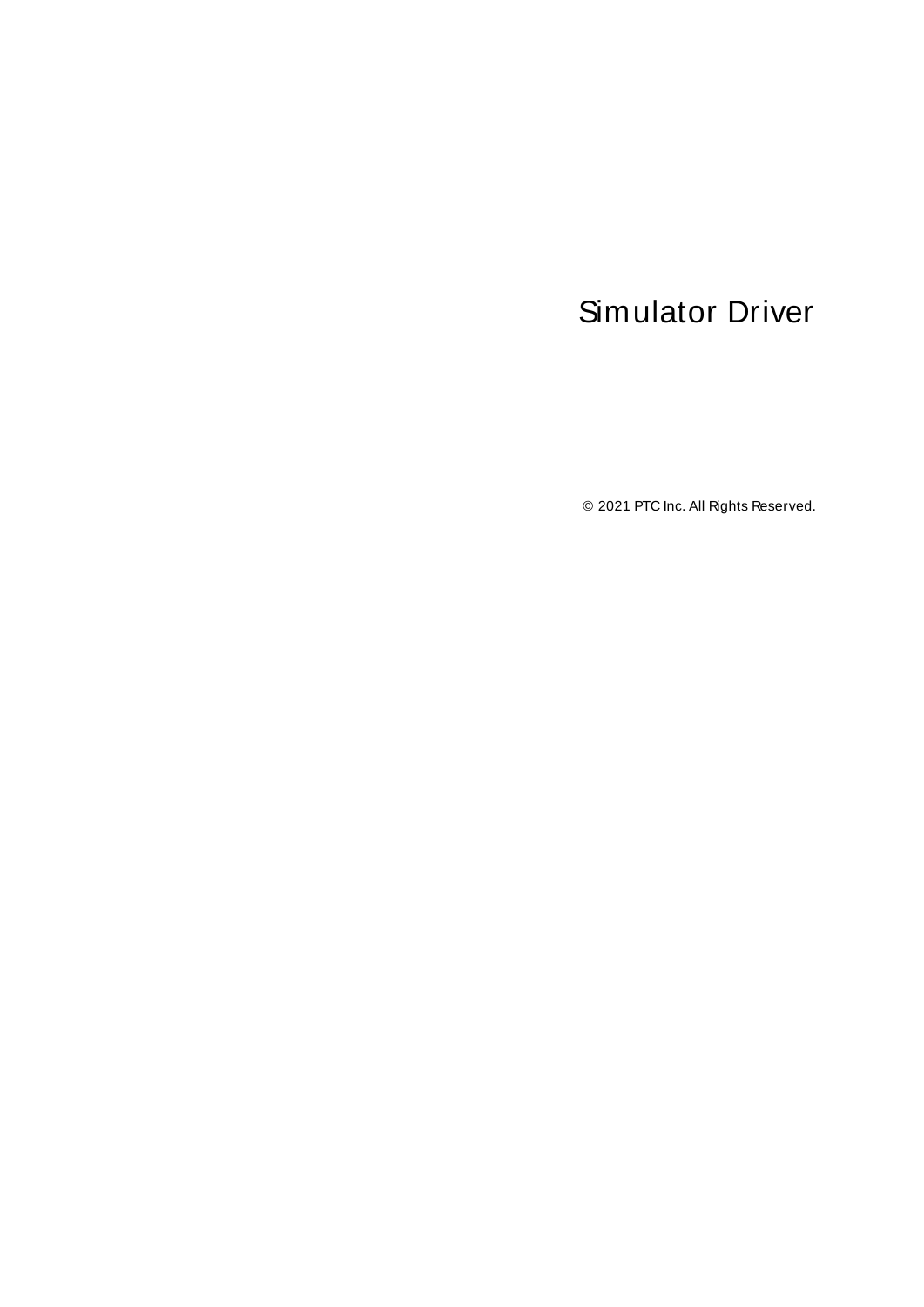# <span id="page-1-0"></span>Table of Contents

| Data Types Description manufacture and the USA of the USA of the USA of the USA of the USA of the USA of the U |
|----------------------------------------------------------------------------------------------------------------|
|                                                                                                                |
|                                                                                                                |
|                                                                                                                |
|                                                                                                                |
|                                                                                                                |
|                                                                                                                |
|                                                                                                                |
|                                                                                                                |
|                                                                                                                |
|                                                                                                                |
|                                                                                                                |
|                                                                                                                |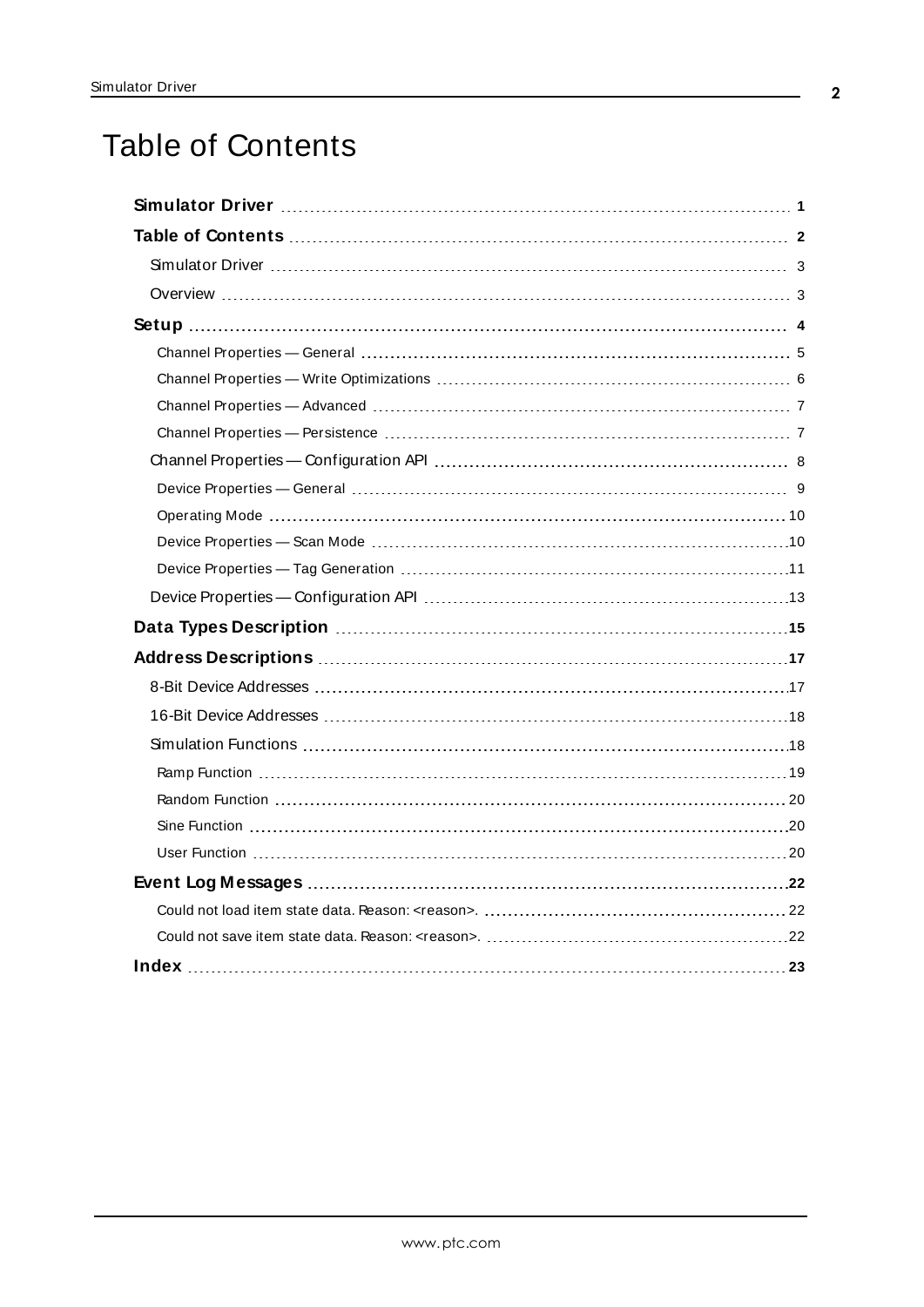## <span id="page-2-0"></span>**Simulator Driver**

Help version 1.045

### **CONTENTS**

**[Overview](#page-2-1)**

What is the Simulator Driver?

**[Setup](#page-3-0)**

How do I configure a device for use with this driver?

#### **Data Types [Description](#page-14-0)**

What data types can be used with a simulated device?

#### **Address [Descriptions](#page-16-0)**

How are addresses specified on a simulated device?

#### **Event Log [M essages](#page-21-1)**

What error messages does the Simulator Driver produce?

## <span id="page-2-1"></span>**Overview**

The Simulator Driver provides a reliable way to connect Simulator devices to OPC client applications; including HMI, SCADA, Historian, MES, ERP, and countless custom applications. It is provided for testing the OPC Server software product without requiring an external device.

**3**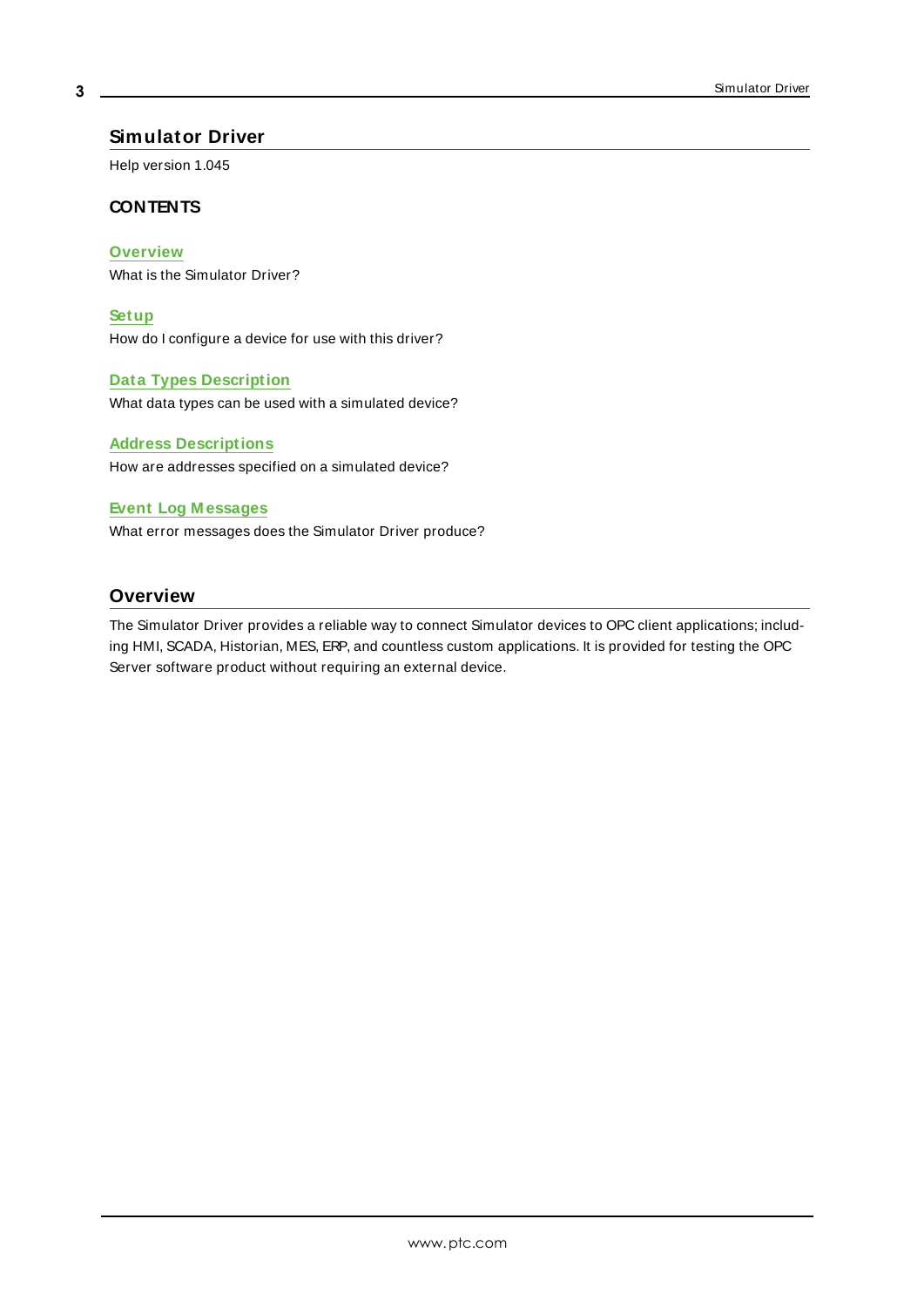## <span id="page-3-0"></span>**Setup**

### **Supported Devices**

8-Bit 16-Bit

**Note**: Each device supports up to 10000 addressable Read / Write register and constant locations, in addition to 1000 variable length, Read / Write string locations. For more information, refer to **Address [Descrip](#page-16-0)[tions](#page-16-0)**.

# **Channel and Device Limits**

The maximum number of channels supported by this driver is 1024. The maximum number of devices supported by this driver is 999 per channel.

## **Device ID**

Simulator devices can be assigned Device IDs in the range of 1 to 999. When using different model types within the same channel, unique Device IDs are required.

## **Live Data Simulation**

The driver simulates live data by incrementing register data each time it is read as an integer data type. In addition to simulating the simple register-based memory of a PLC-like device, the Simulator Driver also supports four high-level simulation functions. These new simulation functions include RAMP, SINE, RANDOM, and USERDefined.

Each new simulation tag is structured like a function call would be in a programming language. Using each function requires that the appropriate properties be applied to determine the desired simulation effect. With RAMP, there is the option to set the rate of change, the low limit, the high limit, and the increment value. With SINE, there is the option to set the rate of change, the low limit, the high limit, the frequency, and the phase. With RANDOM, users have the option to set the rate of change, the low limit, and the high limit. The most creative of the new simulation functions, however, is the USERDefined function.

The USERDefined function similarly provides the option to specify a rate of change. Unlike the preset simulation outputs of the RAMP, RANDOM, and SINEfunctions, the USERDefined function is used to create sequences of data. In the place of the high limits or low limits, the USER Defined function accepts a comma separated list of items. The list of items can be either numeric data or string data. Once a list is established, the USERDefined function cycles through the elements of the list at the rate specified. The USERDefined function can create complex demos that can be used to mirror real world outputs and results.

For more information, refer to **[Simulation](#page-17-1) Functions**.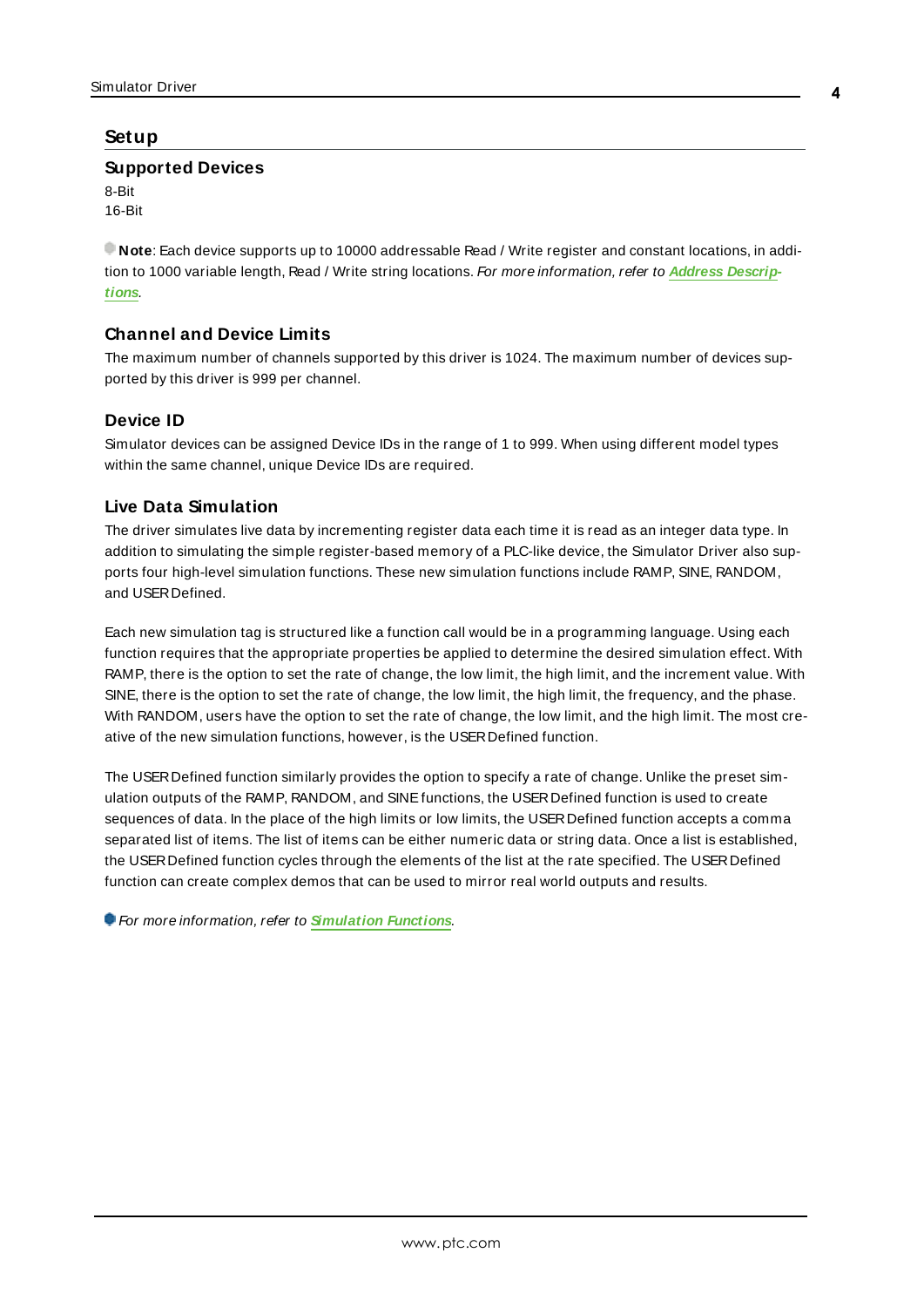# <span id="page-4-0"></span>**Channel Properties — General**

This server supports the use of multiple simultaneous communications drivers. Each protocol or driver used in a server project is called a channel. A server project may consist of many channels with the same communications driver or with unique communications drivers. A channel acts as the basic building block of an OPC link. This group is used to specify general channel properties, such as the identification attributes and operating mode.

| Property Groups                            | <b>Identification</b><br>-1 |         |
|--------------------------------------------|-----------------------------|---------|
| General<br>Write Optimizations<br>Advanced | Name                        |         |
|                                            | Description                 |         |
|                                            | Driver                      |         |
|                                            | Diagnostics<br>$\equiv$     |         |
|                                            | <b>Diagnostics Capture</b>  | Disable |

## **Identification**

**Name**: Specify the user-defined identity of this channel. In each server project, each channel name must be unique. Although names can be up to 256 characters, some client applications have a limited display window when browsing the OPC server's tag space. The channel name is part of the OPC browser information. The property is required for creating a channel.

For information on reserved characters, refer to "How To... Properly Name a Channel, Device, Tag, and Tag Group" in the server help.

**Description**: Specify user-defined information about this channel.

Many of these properties, including Description, have an associated system tag.

**Driver**: Specify the protocol / driver for this channel. This property specifies the device driver that was selected during channel creation. It is a disabled setting in the channel properties. The property is required for creating a channel.

**Note**: With the server's online full-time operation, these properties can be changed at any time. This includes changing the channel name to prevent clients from registering data with the server. If a client has already acquired an item from the server before the channel name is changed, the items are unaffected. If, after the channel name has been changed, the client application releases the item and attempts to reacquire using the old channel name, the item is not accepted. Changes to the properties should not be made once a large client application has been developed. Utilize proper user role and privilege management to prevent operators from changing properties or accessing server features.

### **Diagnostics**

**Diagnostics Capture**: When enabled, this option makes the channel's diagnostic information available to OPC applications. Because the server's diagnostic features require a minimal amount of overhead processing, it is recommended that they be utilized when needed and disabled when not. The default is disabled.

**Note:** This property is not available if the driver does not support diagnostics.

For more information, refer to "Communication Diagnostics" and "Statistics Tags" in the server help.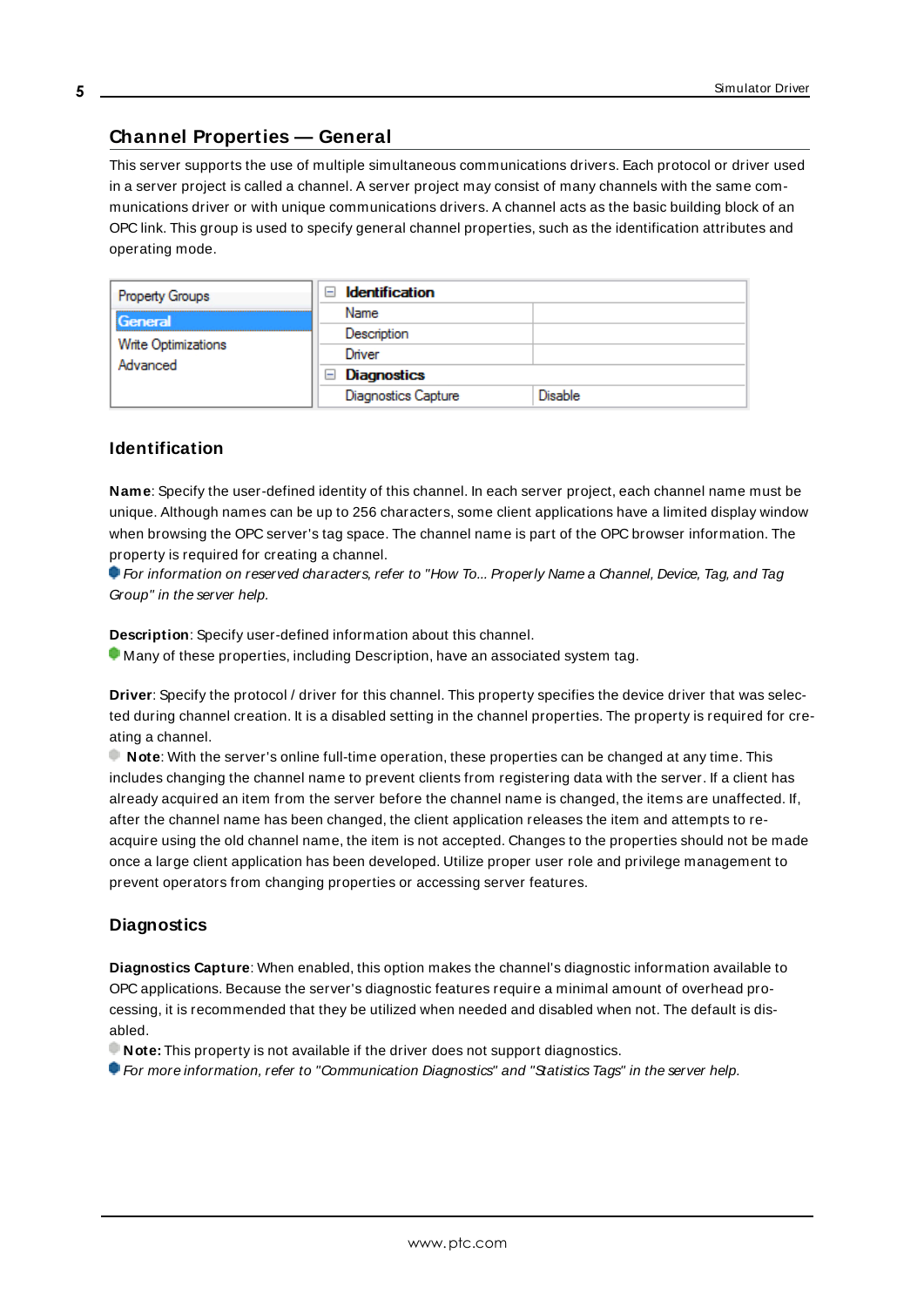# <span id="page-5-0"></span>**Channel Properties — Write Optimizations**

The server must ensure that the data written from the client application gets to the device on time. Given this goal, the server provides optimization properties to meet specific needs or improve application responsiveness.

| <b>Property Groups</b>     | $\Box$ Write Optimizations |                                      |
|----------------------------|----------------------------|--------------------------------------|
| General                    | <b>Optimization Method</b> | Write Only Latest Value for All Tags |
|                            | Duty Cycle                 |                                      |
| <b>Write Optimizations</b> |                            |                                      |

## **Write Optimizations**

**Optimization Method**: Controls how write data is passed to the underlying communications driver. The options are:

- <sup>l</sup> **Write All Values for All Tags**: This option forces the server to attempt to write every value to the controller. In this mode, the server continues to gather write requests and add them to the server's internal write queue. The server processes the write queue and attempts to empty it by writing data to the device as quickly as possible. This mode ensures that everything written from the client applications is sent to the target device. This mode should be selected if the write operation order or the write item's content must uniquely be seen at the target device.
- <sup>l</sup> **Write Only Latest Value for Non-Boolean Tags**: Many consecutive writes to the same value can accumulate in the write queue due to the time required to actually send the data to the device. If the server updates a write value that has already been placed in the write queue, far fewer writes are needed to reach the same final output value. In this way, no extra writes accumulate in the server's queue. When the user stops moving the slide switch, the value in the device is at the correct value at virtually the same time. As the mode states, any value that is not a Boolean value is updated in the server's internal write queue and sent to the device at the next possible opportunity. This can greatly improve the application performance.

**Note**: This option does not attempt to optimize writes to Boolean values. It allows users to optimize the operation of HMI data without causing problems with Boolean operations, such as a momentary push button.

<sup>l</sup> **Write Only Latest Value for All Tags**: This option takes the theory behind the second optimization mode and applies it to all tags. It is especially useful if the application only needs to send the latest value to the device. This mode optimizes all writes by updating the tags currently in the write queue before they are sent. This is the default mode.

**Duty Cycle**: is used to control the ratio of write to read operations. The ratio is always based on one read for every one to ten writes. The duty cycle is set to ten by default, meaning that ten writes occur for each read operation. Although the application is performing a large number of continuous writes, it must be ensured that read data is still given time to process. A setting of one results in one read operation for every write operation. If there are no write operations to perform, reads are processed continuously. This allows optimization for applications with continuous writes versus a more balanced back and forth data flow. **Note**: It is recommended that the application be characterized for compatibility with the write optimization enhancements before being used in a production environment.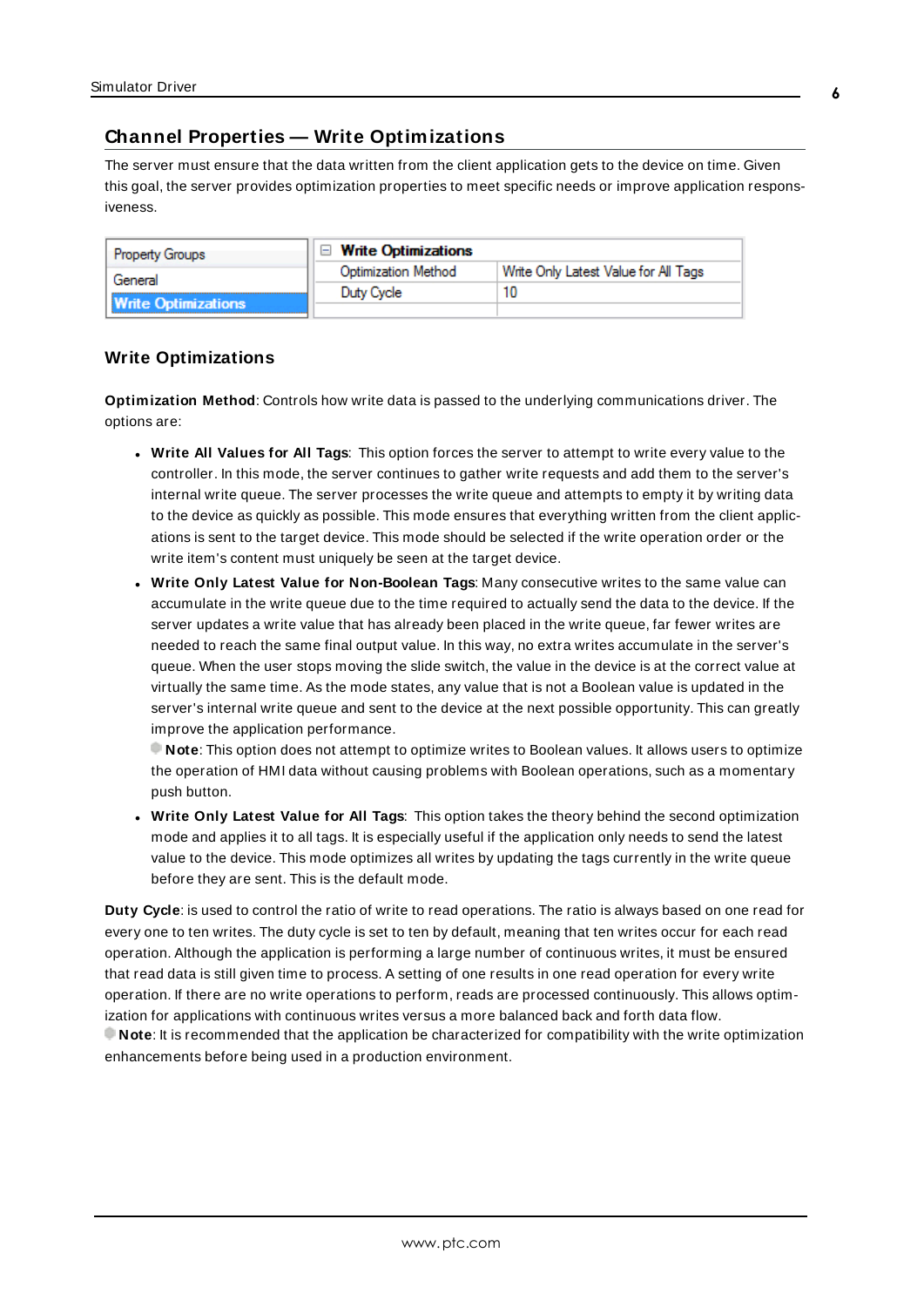# <span id="page-6-0"></span>**Channel Properties — Advanced**

This group is used to specify advanced channel properties. Not all drivers support all properties; so the Advanced group does not appear for those devices.

| <b>Property Groups</b>          | Non-Normalized Float Handling |                   |
|---------------------------------|-------------------------------|-------------------|
| General                         | <b>Floating-Point Values</b>  | Replace with Zero |
| Write Optimizations<br>Advanced | <b>Inter-Device Delay</b>     |                   |
|                                 | Inter-Device Delay (ms)       |                   |
|                                 |                               |                   |

**Non-Normalized Float Handling**: A non-normalized value is defined as Infinity, Not-a-Number (NaN), or as a Denormalized Number. The default is Replace with Zero. Drivers that have native float handling may default to Unmodified. Non-normalized float handling allows users to specify how a driver handles non-normalized IEEE-754 floating point data. Descriptions of the options are as follows:

- <sup>l</sup> **Replace with Zero**: This option allows a driver to replace non-normalized IEEE-754 floating point values with zero before being transferred to clients.
- <sup>l</sup> **Unmodified**: This option allows a driver to transfer IEEE-754 denormalized, normalized, non-number, and infinity values to clients without any conversion or changes.

**Note:** This property is not available if the driver does not support floating-point values or if it only supports the option that is displayed. According to the channel's float normalization setting, only real-time driver tags (such as values and arrays) are subject to float normalization. For example, EFM data is not affected by this setting.

For more information on the floating-point values, refer to "How To ... Work with Non-Normalized Floating-Point Values" in the server help.

**Inter-Device Delay**: Specify the amount of time the communications channel waits to send new requests to the next device after data is received from the current device on the same channel. Zero (0) disables the delay.

<span id="page-6-1"></span>**Note:** This property is not available for all drivers, models, and dependent settings.

# **Channel Properties — Persistence**

| <b>Property Groups</b> | Persistence<br>$\equiv$ |                 |
|------------------------|-------------------------|-----------------|
| General                | <b>Item Persistence</b> | <b>Disable</b>  |
| Write Optimizations    | Data File               | C:\ProgramData\ |
| Advanced               |                         |                 |
| <b>Persistence</b>     |                         |                 |
|                        |                         |                 |

**Item Persistence**: Select Enable to configure the device to retain its values of K(constant), R(register), and S(string) addresses between runs. Item persistence for simulation functions is not currently supported. When enabled, the values stored in all K, R, and S addresses of each device configured on the channel are saved to file when the server project is closed (or the server is shut down). These values are restored from file the next time the server project is opened. A separate file is used for each channel using this feature. The default setting is disabled.

For more information, refer to **[Simulation](#page-17-1) Functions**.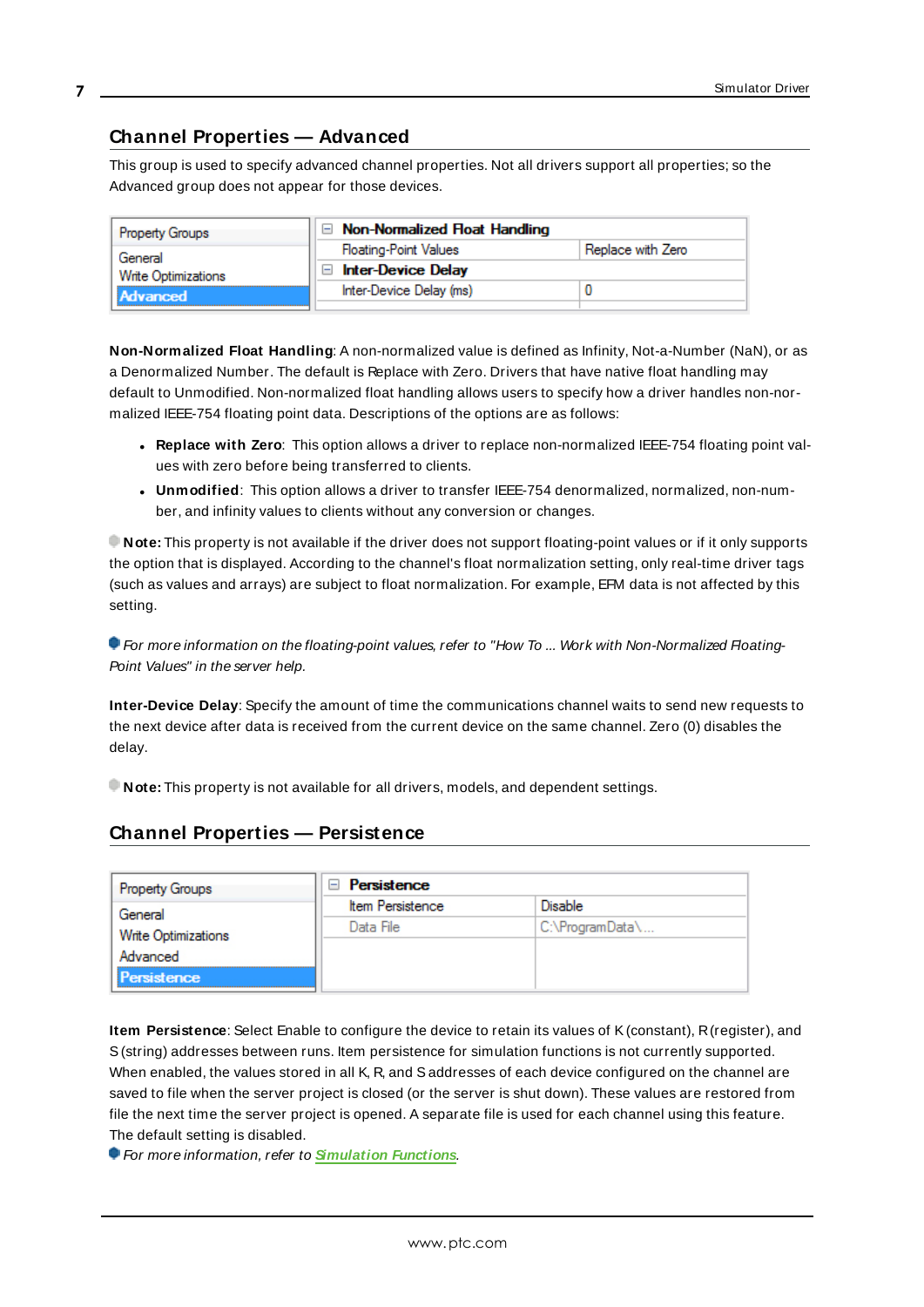**Data File**: Specify where the data should be stored for devices on this channel. A fully qualified path and file name is required. The driver creates the file and folders in its path, but users must use this feature to specify a unique file for each Simulator channel.

#### <span id="page-7-0"></span>**Channel Properties — Configuration API**

The following properties define a channel using the Configuration API service.

#### **General Properties**

common.ALLTYPES\_NAME \* Required parameter

**Note:** Changing this property causes the API endpoint URL to change.

common.ALLTYPES\_DESCRIPTION

servermain.MULTIPLE\_TYPES\_DEVICE\_DRIVER \* Required parameter

servermain.CHANNEL DIAGNOSTICS CAPTURE

#### **Ethernet Communication Properties**

servermain.CHANNEL\_ETHERNET\_COMMUNICATIONS\_NETWORK\_ADAPTER\_STRING

#### **Advanced Properties**

servermain.CHANNEL\_NON\_NORMALIZED\_FLOATING\_POINT\_HANDLING

#### **Write Optimizations**

servermain.CHANNEL WRITE OPTIMIZATIONS METHOD

servermain.CHANNEL WRITE OPTIMIZATIONS DUTY CYCLE

**See Also:** The server help system Configuration API Service section.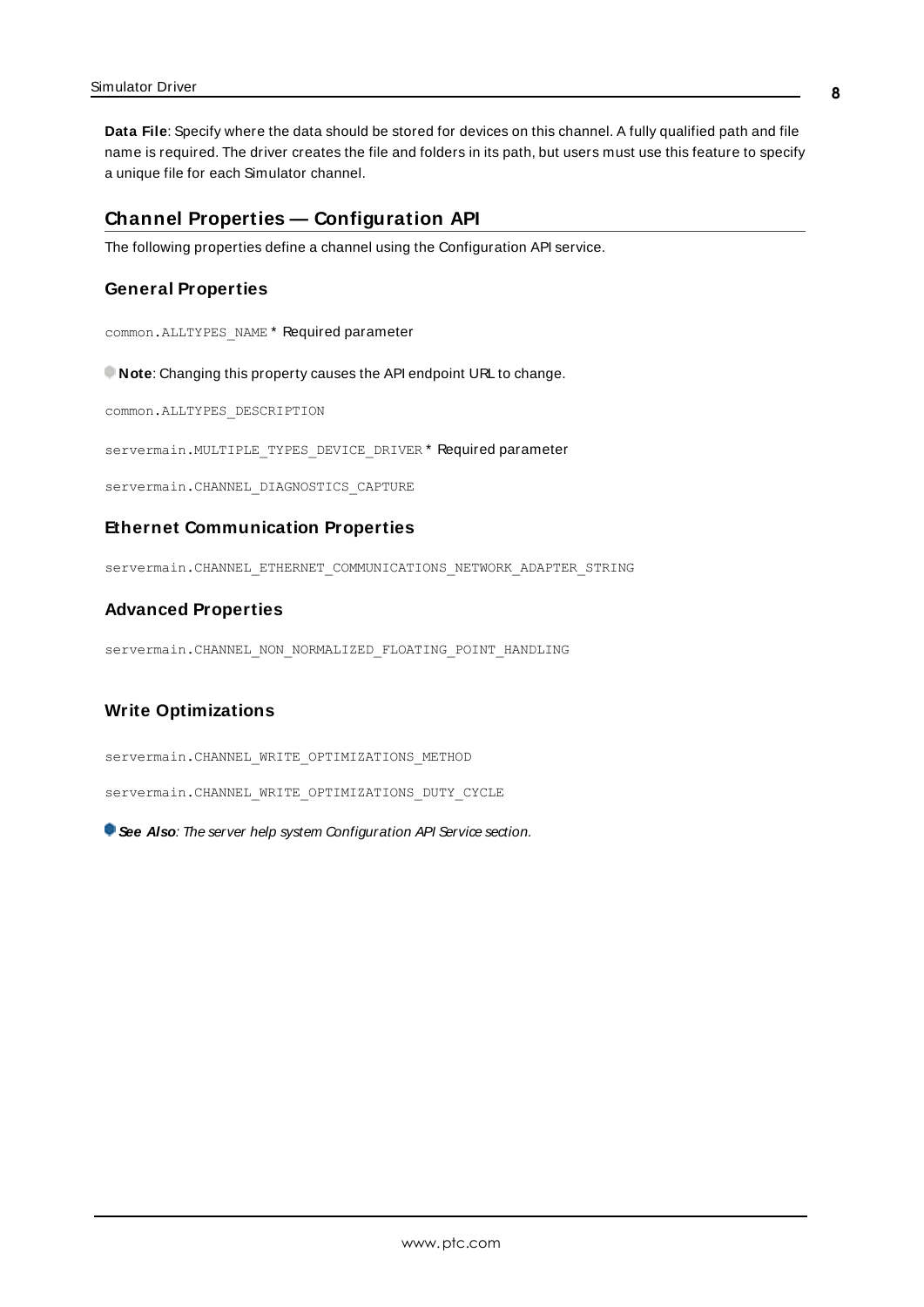# <span id="page-8-0"></span>**Device Properties — General**

A device represents a single target on a communications channel. If the driver supports multiple controllers, users must enter a device ID for each controller.

| Property Groups | Identification<br>н |         |
|-----------------|---------------------|---------|
| General         | Name                |         |
| Scan Mode       | Description         |         |
|                 | Channel Assignment  |         |
|                 | Driver              |         |
|                 | Model               |         |
|                 | <b>ID</b> Format    | Decimal |
|                 | ID                  | っ       |

## <span id="page-8-5"></span>**Identification**

**Name**: Specify the name of the device. It is a logical user-defined name that can be up to 256 characters long and may be used on multiple channels.

**Note**: Although descriptive names are generally a good idea, some OPC client applications may have a limited display window when browsing the OPC server's tag space. The device name and channel name become part of the browse tree information as well. Within an OPC client, the combination of channel name and device name would appear as "ChannelName.DeviceName".

For more information, refer to "How To... Properly Name a Channel, Device, Tag, and Tag Group" in server help.

**Description**: Specify the user-defined information about this device.

<span id="page-8-1"></span>**Many of these properties, including Description, have an associated system tag.** 

<span id="page-8-2"></span>**Channel Assignment**: Specify the user-defined name of the channel to which this device currently belongs.

<span id="page-8-4"></span>**Driver**: Selected protocol driver for this device.

**Model**: Specify the type of device that is associated with this ID. The contents of the drop-down menu depend on the type of communications driver being used. Models that are not supported by a driver are disabled. If the communications driver supports multiple device models, the model selection can only be changed when there are no client applications connected to the device.

**Note:** If the communication driver supports multiple models, users should try to match the model selection to the physical device. If the device is not represented in the drop-down menu, select a model that conforms closest to the target device. Some drivers support a model selection called "Open," which allows users to communicate without knowing the specific details of the target device. For more information, refer to the driver help documentation.

<span id="page-8-3"></span>**ID**: Specify the device's driver-specific station or node. The type of ID entered depends on the communications driver being used. For many communication drivers, the ID is a numeric value. Drivers that support a Numeric ID provide users with the option to enter a numeric value whose format can be changed to suit the needs of the application or the characteristics of the selected communications driver. The format is set by the driver by default. Options include Decimal, Octal, and Hexadecimal.

**Note**: If the driver is Ethernet-based or supports an unconventional station or node name, the device's TCP/IPaddress may be used as the device ID. TCP/IPaddresses consist of four values that are separated by periods, with each value in the range of 0 to 255. Some device IDs are string based. There may be additional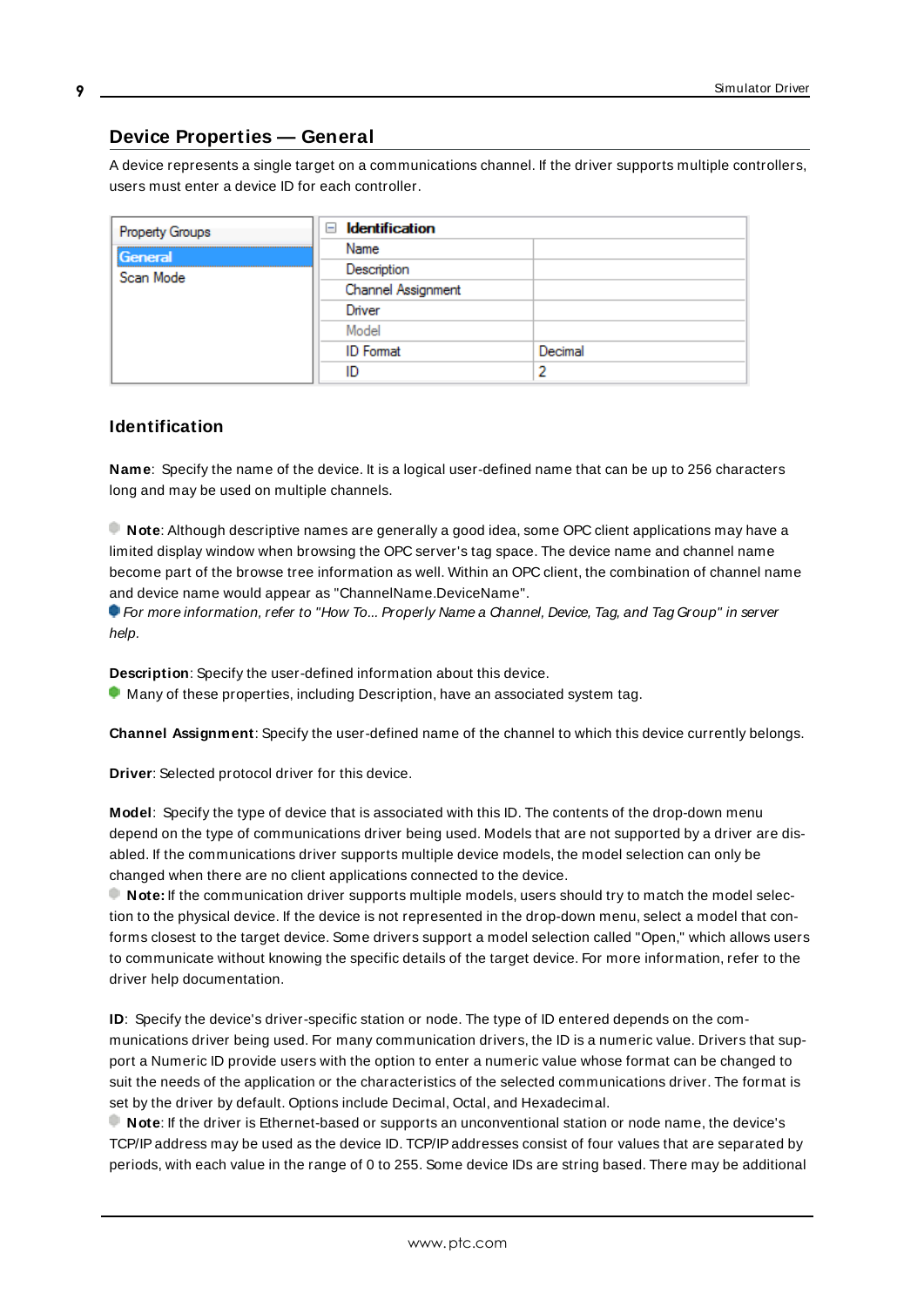properties to configure within the ID field, depending on the driver. For more information, refer to the driver's help documentation.

# <span id="page-9-0"></span>**Operating Mode**

| Property Groups | <b>Identification</b> |        |
|-----------------|-----------------------|--------|
| <b>General</b>  | <b>Operating Mode</b> |        |
| Scan Mode       | Data Collection       | Enable |
|                 | Simulated             | No     |

<span id="page-9-2"></span>**Data Collection**: This property controls the device's active state. Although device communications are enabled by default, this property can be used to disable a physical device. Communications are not attempted when a device is disabled. From a client standpoint, the data is marked as invalid and write operations are not accepted. This property can be changed at any time through this property or the device system tags.

<span id="page-9-4"></span>**Simulated**: Place the device into or out of Simulation Mode. In this mode, the driver does not attempt to communicate with the physical device, but the server continues to return valid OPC data. Simulated stops physical communications with the device, but allows OPC data to be returned to the OPC client as valid data. While in Simulation Mode, the server treats all device data as reflective: whatever is written to the simulated device is read back and each OPC item is treated individually. The item's memory map is based on the group Update Rate. The data is not saved if the server removes the item (such as when the server is reinitialized). The default is No.

**Notes:**

- 1. This System tag (Simulated) is read only and cannot be written to for runtime protection. The System tag allows this property to be monitored from the client.
- 2. In Simulation mode, the item's memory map is based on client update rate(s) (Group Update Rate for OPC clients or Scan Rate for native and DDEinterfaces). This means that two clients that reference the same item with different update rates return different data.

 Simulation Mode is for test and simulation purposes only. It should never be used in a production environment.

# <span id="page-9-1"></span>**Device Properties — Scan Mode**

The Scan Mode specifies the subscribed-client requested scan rate for tags that require device communications. Synchronous and asynchronous device reads and writes are processed as soon as possible; unaffected by the Scan Mode properties.

| Property Groups | $\Box$ Scan Mode           |                                    |
|-----------------|----------------------------|------------------------------------|
| General         | Scan Mode                  | Respect Client-Specified Scan Rate |
| Scan Mode       | Initial Updates from Cache | <b>Disable</b>                     |
|                 |                            |                                    |

<span id="page-9-3"></span>**Scan Mode**: Specify how tags in the device are scanned for updates sent to subscribing clients. Descriptions of the options are:

- <sup>l</sup> **Respect Client-Specified Scan Rate**: This mode uses the scan rate requested by the client.
- <sup>l</sup> **Request Data No Faster than Scan Rate**: This mode specifies the value set as the maximum scan rate. The valid range is 10 to 99999990 milliseconds. The default is 1000 milliseconds.

**Note**: When the server has an active client and items for the device and the scan rate value is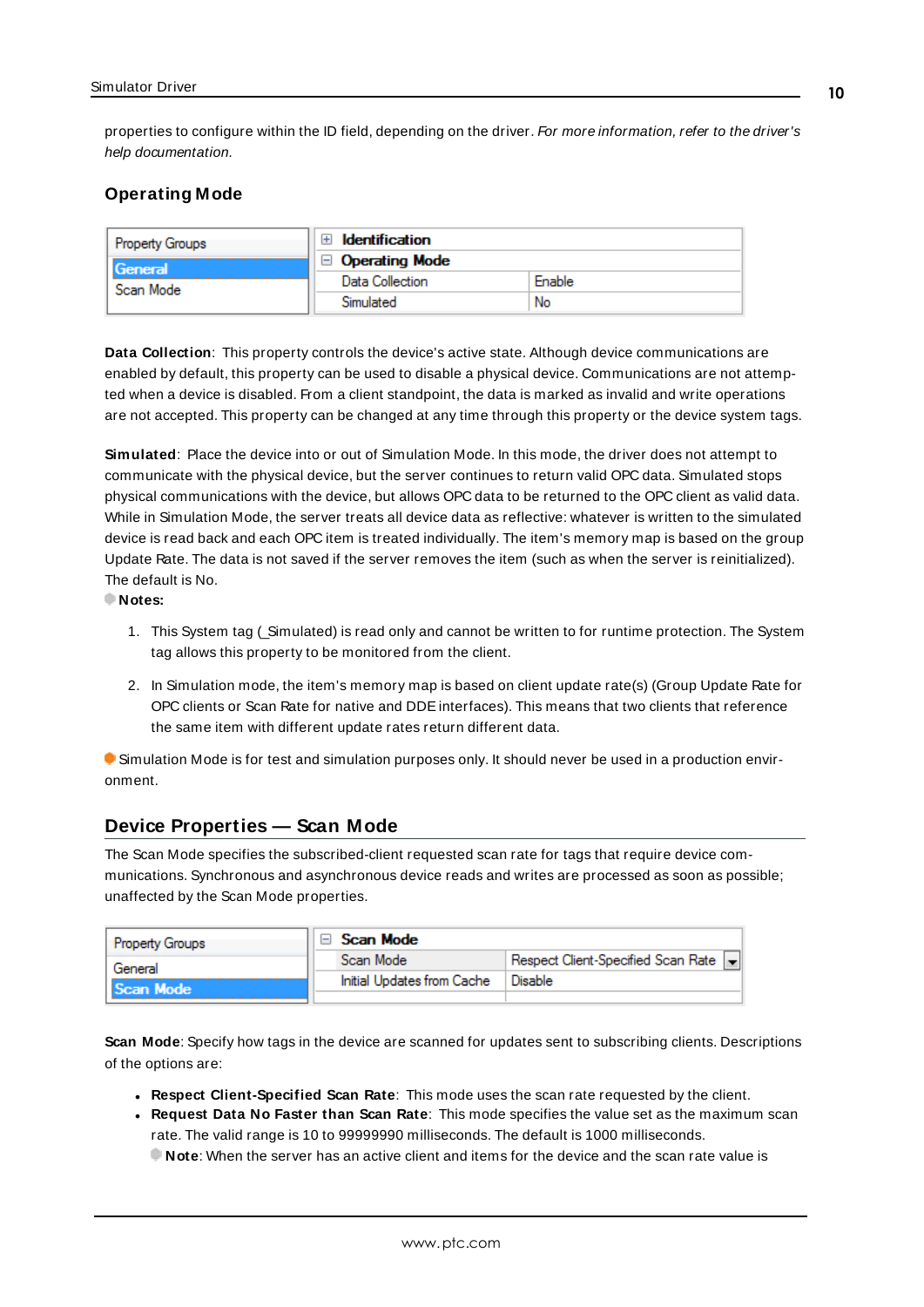increased, the changes take effect immediately. When the scan rate value is decreased, the changes do not take effect until all client applications have been disconnected.

- <span id="page-10-1"></span><sup>l</sup> **Request All Data at Scan Rate**: This mode forces tags to be scanned at the specified rate for subscribed clients. The valid range is 10 to 99999990 milliseconds. The default is 1000 milliseconds.
- <sup>l</sup> **Do Not Scan, Demand Poll Only**: This mode does not periodically poll tags that belong to the device nor perform a read to get an item's initial value once it becomes active. It is the OPC client's responsibility to poll for updates, either by writing to the \_DemandPoll tag or by issuing explicit device reads for individual items. For more information, refer to "Device Demand Poll" in server help.
- <span id="page-10-3"></span><sup>l</sup> **Respect Tag-Specified Scan Rate**: This mode forces static tags to be scanned at the rate specified in their static configuration tag properties. Dynamic tags are scanned at the client-specified scan rate.

<span id="page-10-2"></span>**Initial Updates from Cache**: When enabled, this option allows the server to provide the first updates for newly activated tag references from stored (cached) data. Cache updates can only be provided when the new item reference shares the same address, scan rate, data type, client access, and scaling properties. A device read is used for the initial update for the first client reference only. The default is disabled; any time a client activates a tag reference the server attempts to read the initial value from the device.

# <span id="page-10-0"></span>**Device Properties — Tag Generation**

The automatic tag database generation features make setting up an application a plug-and-play operation. Select communications drivers can be configured to automatically build a list of tags that correspond to device-specific data. These automatically generated tags (which depend on the nature of the supporting driver) can be browsed from the clients.

Not all devices and drivers support full automatic tag database generation and not all support the same data types. Consult the data types descriptions or the supported data type lists for each driver for specifics.

If the target device supports its own local tag database, the driver reads the device's tag information and uses the data to generate tags within the server. If the device does not natively support named tags, the driver creates a list of tags based on driver-specific information. An example of these two conditions is as follows:

- 1. If a data acquisition system supports its own local tag database, the communications driver uses the tag names found in the device to build the server's tags.
- 2. If an Ethernet I/O system supports detection of its own available I/O module types, the communications driver automatically generates tags in the server that are based on the types of I/O modules plugged into the Ethernet I/O rack.

**Note:** Automatic tag database generation's mode of operation is completely configurable. For more information, refer to the property descriptions below.

| Property Groups       | □ Tag Generation                        |                            |  |
|-----------------------|-----------------------------------------|----------------------------|--|
| General               | On Property Change                      | Yes                        |  |
| Scan Mode             | On Device Startup                       | Do Not Generate on Startup |  |
| Timina                | On Duplicate Tag                        | Delete on Create           |  |
| Auto-Demotion         | Parent Group                            |                            |  |
| <b>Tag Generation</b> | Allow Automatically Generated Subgroups | Enable                     |  |
|                       | Create                                  | Create tags                |  |
| Redundancy            |                                         |                            |  |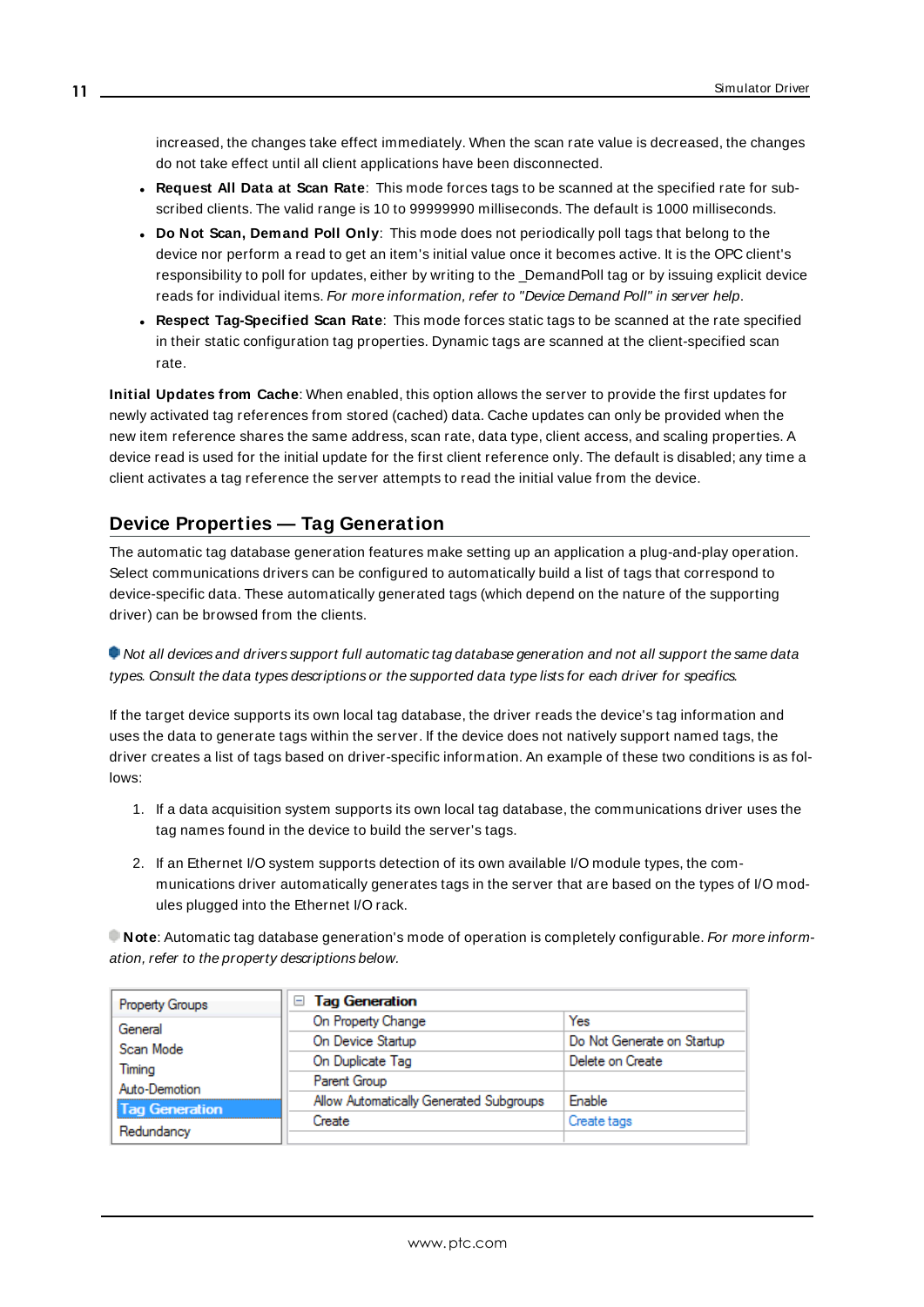<span id="page-11-4"></span>**On Property Change**: If the device supports automatic tag generation when certain properties change, the **On Property Change** option is shown. It is set to **Yes** by default, but it can be set to **No** to control over when tag generation is performed. In this case, the **Create tags** action must be manually invoked to perform tag generation.

<span id="page-11-2"></span>**On Device Startup**: Specify when OPC tags are automatically generated. Descriptions of the options are as follows:

- <span id="page-11-1"></span><sup>l</sup> **Do Not Generate on Startup**: This option prevents the driver from adding any OPC tags to the tag space of the server. This is the default setting.
- <sup>l</sup> **Always Generate on Startup**: This option causes the driver to evaluate the device for tag information. It also adds tags to the tag space of the server every time the server is launched.
- <sup>l</sup> **Generate on First Startup**: This option causes the driver to evaluate the target device for tag information the first time the project is run. It also adds any OPC tags to the server tag space as needed.

**Note**: When the option to automatically generate OPC tags is selected, any tags that are added to the server's tag space must be saved with the project. Users can configure the project to automatically save from the **Tools** | **Options** menu.

<span id="page-11-3"></span>**On Duplicate Tag**: When automatic tag database generation is enabled, the server needs to know what to do with the tags that it may have previously added or with tags that have been added or modified after the communications driver since their original creation. This setting controls how the server handles OPC tags that were automatically generated and currently exist in the project. It also prevents automatically generated tags from accumulating in the server.

For example, if a user changes the I/O modules in the rack with the server configured to **Always Generate on Startup**, new tags would be added to the server every time the communications driver detected a new I/O module. If the old tags were not removed, many unused tags could accumulate in the server's tag space. The options are:

- <span id="page-11-5"></span><span id="page-11-0"></span>**• Delete on Create**: This option deletes any tags that were previously added to the tag space before any new tags are added. This is the default setting.
- <sup>l</sup> **Overwrite as Necessary**: This option instructs the server to only remove the tags that the communications driver is replacing with new tags. Any tags that are not being overwritten remain in the server's tag space.
- **.** Do not Overwrite: This option prevents the server from removing any tags that were previously generated or already existed in the server. The communications driver can only add tags that are completely new.
- <sup>l</sup> **Do not Overwrite, Log Error**: This option has the same effect as the prior option, and also posts an error message to the server's Event Log when a tag overwrite would have occurred.

**Note:** Removing OPC tags affects tags that have been automatically generated by the communications driver as well as any tags that have been added using names that match generated tags. Users should avoid adding tags to the server using names that may match tags that are automatically generated by the driver.

<span id="page-11-6"></span>**Parent Group**: This property keeps automatically generated tags from mixing with tags that have been entered manually by specifying a group to be used for automatically generated tags. The name of the group can be up to 256 characters. This parent group provides a root branch to which all automatically generated tags are added.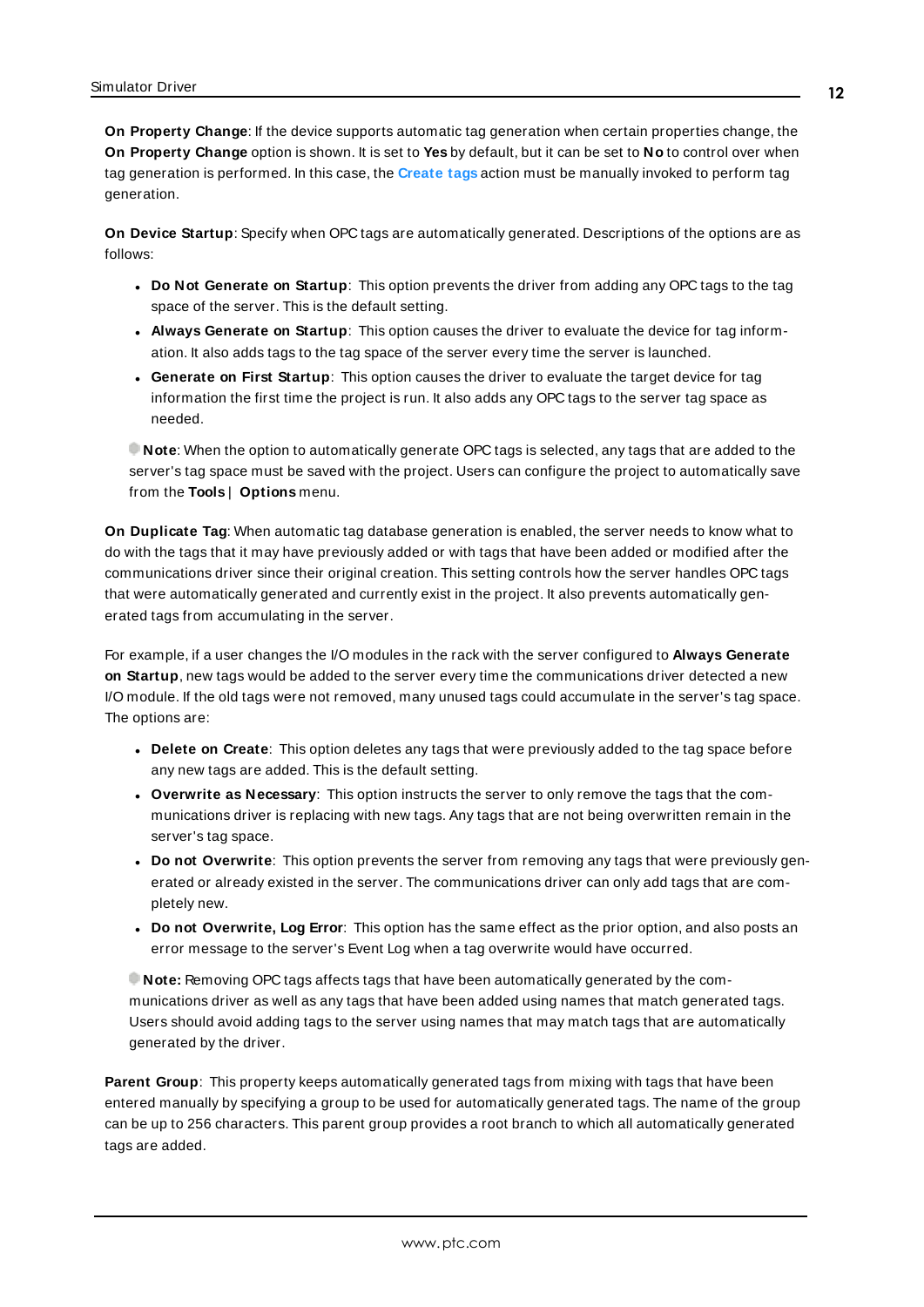<span id="page-12-1"></span>**Allow Automatically Generated Subgroups**: This property controls whether the server automatically creates subgroups for the automatically generated tags. This is the default setting. If disabled, the server generates the device's tags in a flat list without any grouping. In the server project, the resulting tags are named with the address value. For example, the tag names are not retained during the generation process. **Note**: If, as the server is generating tags, a tag is assigned the same name as an existing tag, the system automatically increments to the next highest number so that the tag name is not duplicated. For example, if the generation process creates a tag named "AI22" that already exists, it creates the tag as "AI23" instead.

<span id="page-12-2"></span>**Create**: Initiates the creation of automatically generated OPC tags. If the device's configuration has been modified, **Create tags** forces the driver to reevaluate the device for possible tag changes. Its ability to be accessed from the System tags allows a client application to initiate tag database creation. **Note**: **Create tags** is disabled if the Configuration edits a project offline.

# <span id="page-12-0"></span>**Device Properties — Configuration API**

The following properties define a device using the Configuration API service.

### **General Properties**

common.ALLTYPES\_NAME \* Required parameter common.ALLTYPES\_DESCRIPTION servermain.DEVICE\_CHANNEL\_ASSIGNMENT servermain. MULTIPLE TYPES DEVICE DRIVER \* Required parameter servermain. DEVICE MODEL \* Not required, but verify the default is acceptable servermain.DEVICE ID STRING \* Required parameter servermain.DEVICE\_DATA\_COLLECTION servermain.DEVICE\_SIMULATED

# **Scan Mode**

servermain.DEVICE\_SCAN\_MODE servermain.DEVICE\_SCAN\_MODE\_RATE\_MS servermain.DEVICE\_SCAN\_MODE\_RATE\_MS servermain.DEVICE\_SCAN\_MODE\_PROVIDE\_INITIAL\_UPDATES\_FROM\_CACHE

### **Auto Demotion**

servermain.DEVICE\_AUTO\_DEMOTION\_ENABLE\_ON\_COMMUNICATIONS\_FAILURES servermain.DEVICE\_AUTO\_DEMOTION\_DEMOTE\_AFTER\_SUCCESSIVE\_TIMEOUTS servermain.DEVICE\_AUTO\_DEMOTION\_PERIOD\_MS servermain.DEVICE\_AUTO\_DEMOTION\_DISCARD\_WRITES

## **Tag Generation**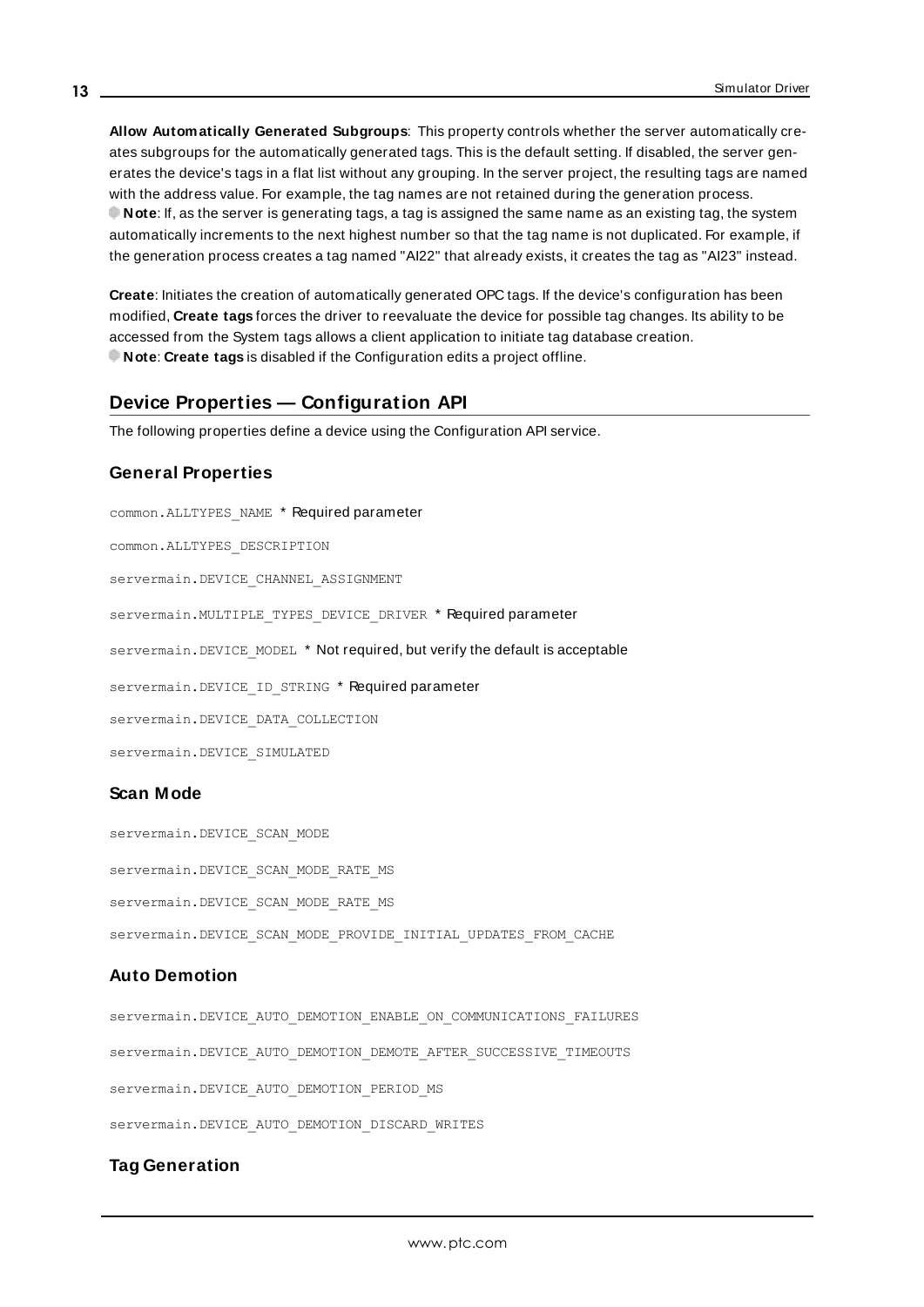servermain.DEVICE\_TAG\_GENERATION\_ON\_STARTUP

servermain.DEVICE\_TAG\_GENERATION\_DUPLICATE\_HANDLING

servermain.DEVICE\_TAG\_GENERATION\_GROUP

servermain.DEVICE\_TAG\_GENERATION\_ALLOW\_SUB\_GROUPS

**Tip:** To Invoke Automatic Tag Generation, send a PUT with an empty body to the TagGeneration service endpoint on the device.

**See Also:** For more information, see Services help.

#### **Timing**

servermain.DEVICE\_CONNECTION\_TIMEOUT\_SECONDS

servermain.DEVICE\_REQUEST\_TIMEOUT\_MILLISECONDS

servermain.DEVICE\_RETRY\_ATTEMPTS

servermain.DEVICE\_INTER\_REQUEST\_DELAY\_MILLISECONDS

**See Also:** The server help system Configuration API Service section.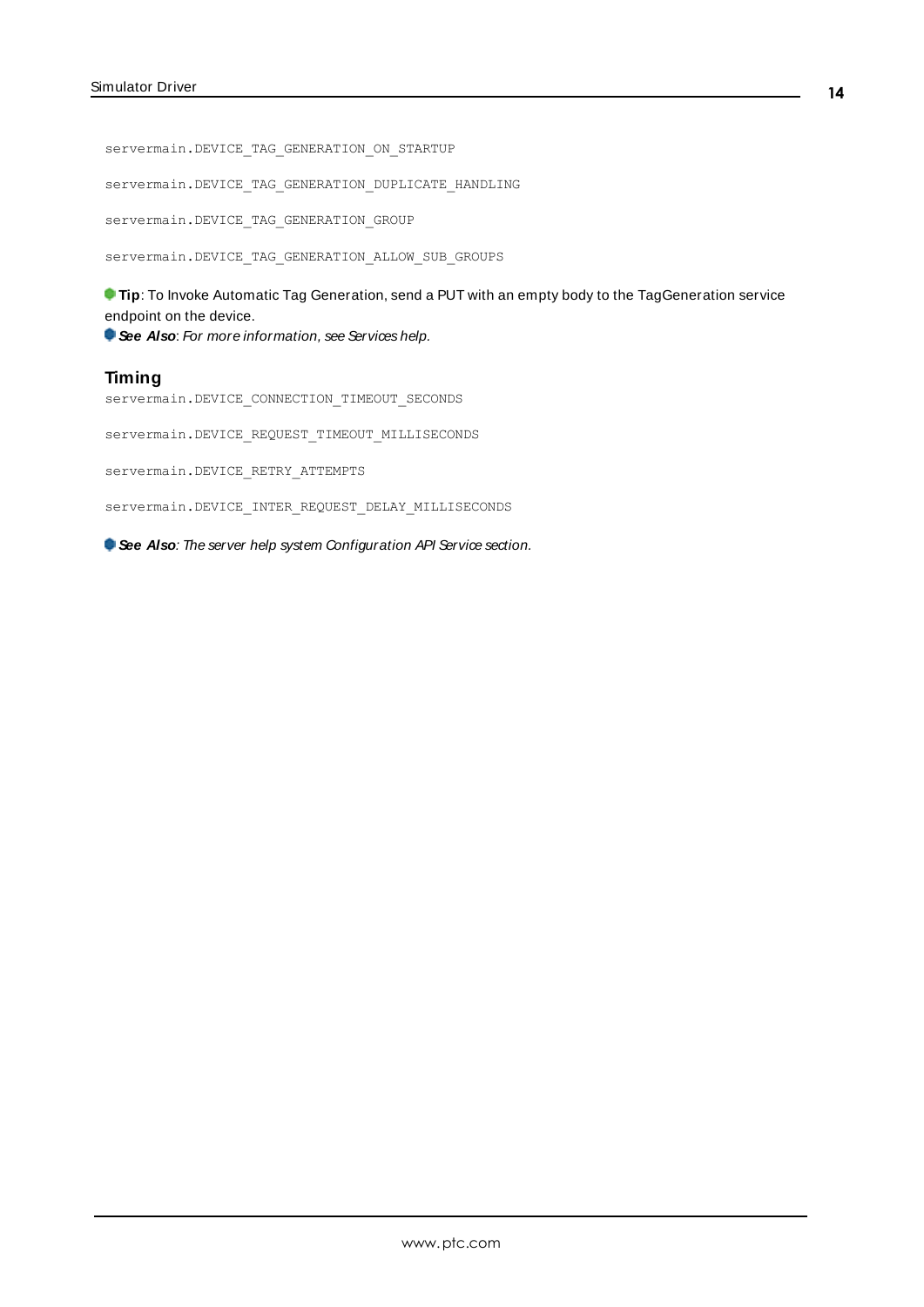# <span id="page-14-0"></span>**Data Types Description**

Each address that can be accessed must be assigned a data type. Simulator devices support the following data types.

<u> 1989 - Johann Barn, mars et al.</u>

<span id="page-14-13"></span><span id="page-14-12"></span><span id="page-14-11"></span><span id="page-14-10"></span><span id="page-14-9"></span><span id="page-14-8"></span><span id="page-14-7"></span><span id="page-14-6"></span><span id="page-14-5"></span><span id="page-14-4"></span><span id="page-14-3"></span><span id="page-14-2"></span><span id="page-14-1"></span>

| Data Type         | <b>Description</b>                                                                                                                                                                                        |
|-------------------|-----------------------------------------------------------------------------------------------------------------------------------------------------------------------------------------------------------|
| <b>BCD</b>        | Two-byte packed BCD<br>Value range is 0-9999. Behavior is undefined for values beyond this range.                                                                                                         |
| <b>Boolean</b>    | Single bit                                                                                                                                                                                                |
| <b>Byte</b>       | Unsigned 8-bit value<br>bit 0 is the low bit<br>bit 7 is the high bit                                                                                                                                     |
| Char              | Signed 8-bit value<br>bit 0 is the low bit<br>bit 6 is the high bit<br>bit 7 is the sign bit                                                                                                              |
| Date              | Floating-point OLE automation date (maps to VARIANT VT_DATE data type).                                                                                                                                   |
| Double*           | 64-bit floating point value<br>The driver interprets four consecutive registers as a double precision value by making<br>the last two registers the high DWord and the first two registers the low DWord. |
| Double<br>example | If register K0001 is specified as a double, bit 0 of register K0001 would be bit 0 of the 64-<br>bit data type and bit 15 of register K0004 would be bit 63 of the 64-bit data type.                      |
| <b>DWord</b>      | Unsigned 32-bit value<br>bit 0 is the low bit<br>bit 31 is the high bit                                                                                                                                   |
| Float*            | 32-bit floating point value<br>The driver interprets two consecutive registers as a single precision value by making the<br>last register the high word and the first register the low word.              |
| Float example     | If register K0001 is specified as a float, bit 0 of register K0001 would be bit 0 of the 32-bit<br>data type and bit 15 of register K0002 would be bit 31 of the 32-bit data type.                        |
| <b>LBCD</b>       | Four byte packed BCD<br>Value range is 0-99999999. Behavior is undefined for values beyond this range.                                                                                                    |
| Long              | Signed 32-bit value<br>bit 0 is the low bit<br>bit 30 is the high bit<br>bit 31 is the sign bit                                                                                                           |
| LLong             | Signed 64-bit value<br>bit 0 is the low bit<br>bit 62 is the high bit<br>bit 63 is the sign bit                                                                                                           |
| QWord             | Unsigned 64-bit value<br>bit 0 is the low bit<br>bit 63 is the high bit                                                                                                                                   |
| Short             | Signed 16-bit value<br>bit 0 is the low bit<br>bit 14 is the high bit<br>bit 15 is the sign bit                                                                                                           |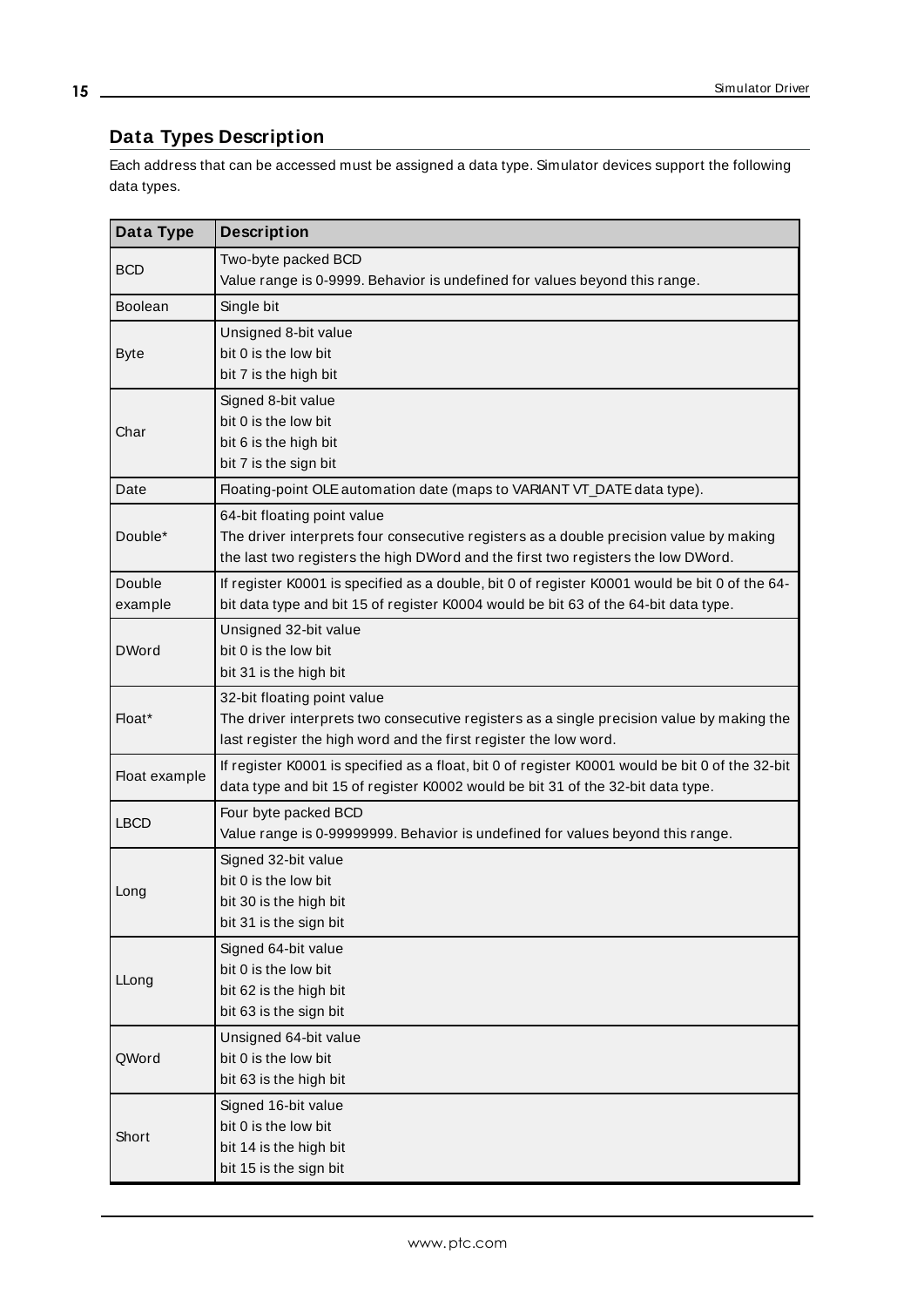<span id="page-15-1"></span><span id="page-15-0"></span>

| Data Type | <b>Description</b>                                                      |
|-----------|-------------------------------------------------------------------------|
| String    | Null-terminated ASCII character array                                   |
| Word      | Unsigned 16-bit value<br>bit 0 is the low bit<br>bit 15 is the high bit |

\* The descriptions assume the default; that is, first DWord low data handling of 64-bit data types and first word low data handling of 32-bit data types.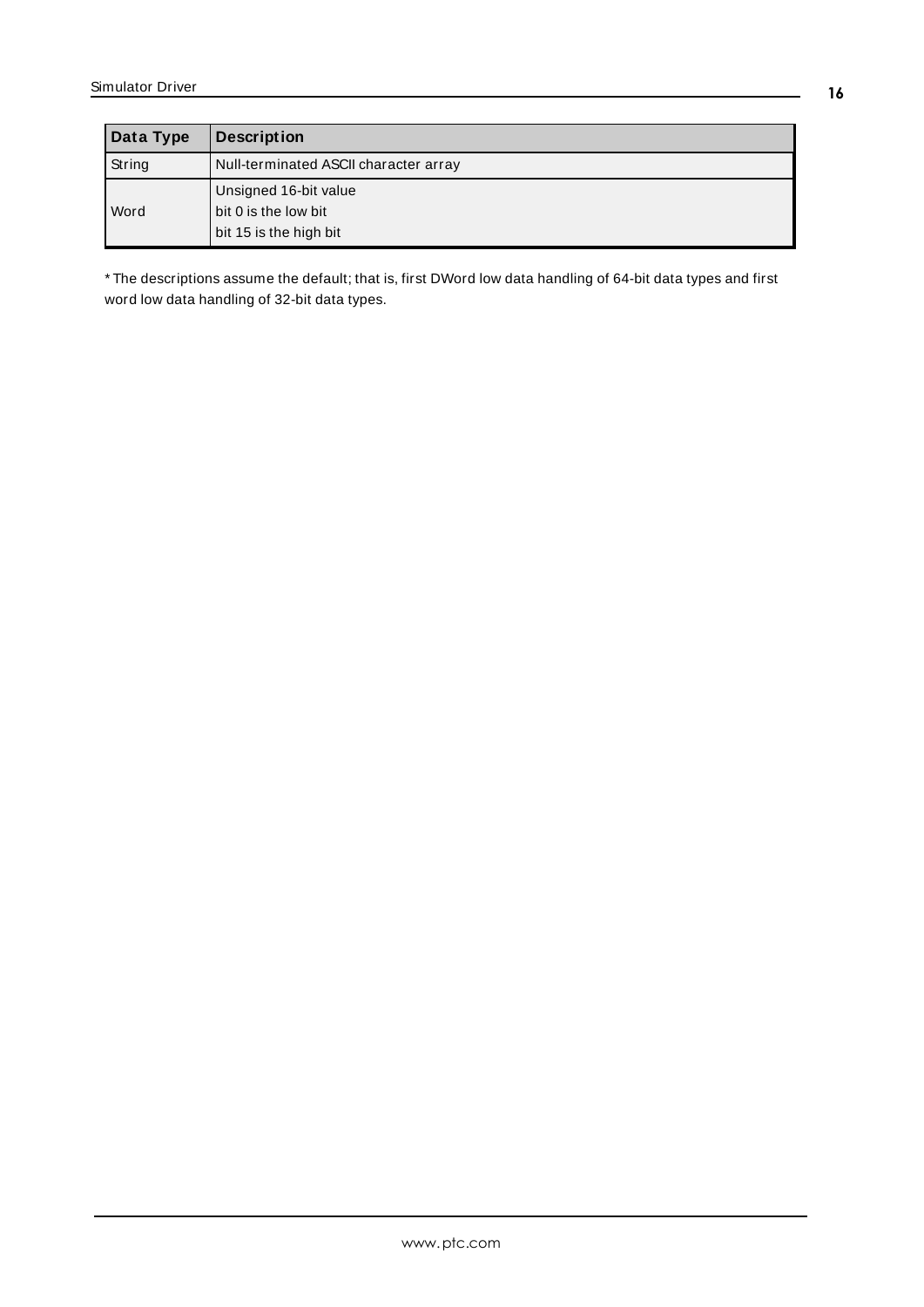# <span id="page-16-2"></span><span id="page-16-0"></span>**Address Descriptions**

The Simulator Driver supports four types of addresses: B registers, Rregisters, Kregisters, and Sregisters. The Rand Kregisters are numeric data. Sregisters are variable length string data locations.

The B Registers simulate coils and are true Boolean types. Boolean registers do not automatically change values on scan. The Rregisters simulate changing data by incrementing by one on each read when referenced as type Char, Byte, Word, Short, BCD, Long, DWord, LLong, QWord, or LBCD. Arrays of these types increment by one on each read. When Rregisters are referenced as type Float or Double, the value is incremented by 1.25 on each read. Arrays of type Float or Double increment by 1.25 on each read. Each type has a range over which the incrementing occurs. For type Float, the range is 0 to 32767. For type Double, the range is 0 to 65535.

The Kand Rregisters have an initial value of zero. Sregisters have an initial value of 'String data Sn' where  $n$ is the register number.

Address range and data type specifications vary depending on the model in use. The Simulator Driver also supports new simulation functions, which include RAMP, SINE, RANDOM and USERDefined. For more information, select a link from the list below.

# **8-Bit Device [Addresses](#page-16-1)**

# <span id="page-16-1"></span>**16-Bit Device [Addresses](#page-17-0)**

# **8-Bit Device Addresses**

The memory configuration for the 8-bit device is simulated as a block of byte locations numbered from 0 to 9999. Each byte can be addressed as an offset from the start of the block. The default data types for each format are shown in **bold**.

| <b>Device Type</b> | Range                                                    | Data Type                                                                                              | <b>Access</b> |
|--------------------|----------------------------------------------------------|--------------------------------------------------------------------------------------------------------|---------------|
| Registers          | R0000-R9999<br>R0000-R9998<br>R0000-R9996<br>R0000-R9992 | Byte, Char<br>Word, Short, BCD,<br>DWord, Long, LBCD, Float,<br>LLong, QWord, Double,<br>Date, Boolean | Read/Write    |
| Constants          | K0000-K9999<br>K0000-K9998<br>K0000-K9996<br>K0000-K9992 | Byte, Char<br>Word, Short, BCD<br>DWord, Long, LBCD, Float<br>LLong, QWord, Double,<br>Date, Boolean   | Read/Write    |
| <b>Bits</b>        | R0000.0-R9999.7<br>K0000.0-K9999.7                       | <b>Boolean</b>                                                                                         | Read/Write    |
| <b>Boolean</b>     | B0000-B9999                                              | <b>Boolean</b>                                                                                         | Read/Write    |
| <b>Strings</b>     | S000-S999                                                | String                                                                                                 | Read/Write    |

#### **Notes:**

1. All data types except bit-level Boolean support arrays by appending the [r] or [r][c] notation to the address.

**17**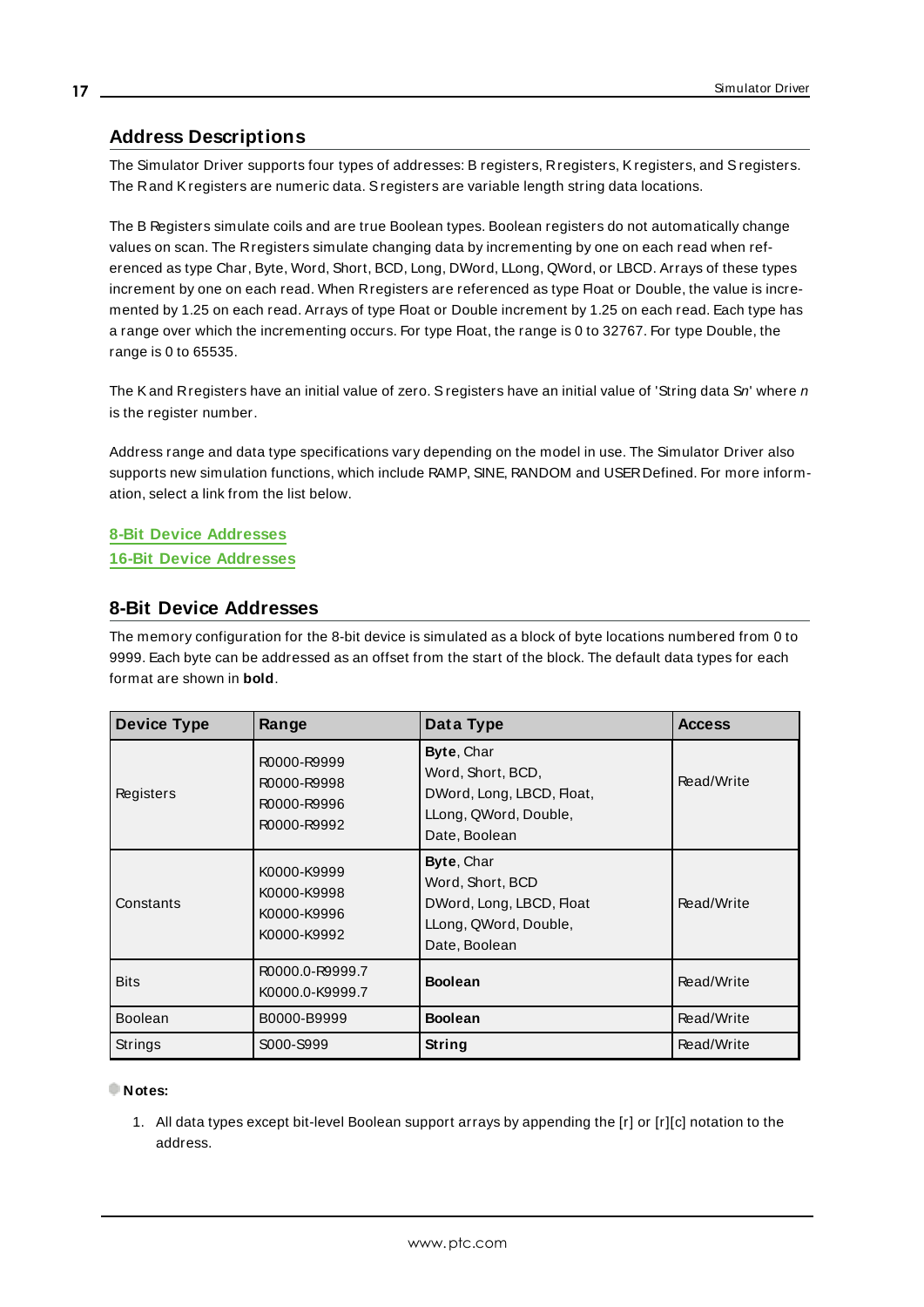- 2. The maximum array size is based on the upper range of the address type. For example, an array of R registers with a byte data type would have a maximum size of 1000 elements. Example: R0000[1000], maximum size for an array of words, R0000[500].
- 3. The address specified for a data type must allow for the full size of the data type. This means that users cannot write past the end of the data range.

#### <span id="page-17-0"></span>**See Also: [Simulation](#page-17-1) Functions**

# **16-Bit Device Addresses**

The memory configuration for the 16-Bit Device is simulated as a block of word locations numbered from 0 to 9999. Each word can be addressed as an offset from the start of the block. The default data types for each format are shown in **bold**.

| <b>Device Type</b> | Range                                     | Data Type                                                                              | <b>Access</b> |
|--------------------|-------------------------------------------|----------------------------------------------------------------------------------------|---------------|
| Registers          | R0000-R9999<br>R0000-R9998<br>R0000-R9996 | Word, Short, BCD<br>DWord, Long, LBCD, Float<br>LLong, QWord, Double,<br>Date, Boolean | Read/Write    |
| Constants          | K0000-K9999<br>K0000-K9998<br>K0000-K9996 | Word, Short, BCD<br>DWord, Long, LBCD, Float<br>LLong, QWord, Double,<br>Date, Boolean | Read/Write    |
| <b>Bits</b>        | R0000.00-R9999.15<br>K0000.00-K9999.15    | <b>Boolean</b>                                                                         | Read/Write    |
| <b>Boolean</b>     | B0000-B9999                               | <b>Boolean</b>                                                                         | Read/Write    |
| Strings            | S000-S999                                 | <b>String</b>                                                                          | Read/Write    |

#### **Notes:**

- 1. All data types except bit-level Boolean support arrays by appending the [r] or [r][c] notation to the address.
- 2. The maximum array size is based on the upper range of the address type. For example, an array of R registers with a Word data type would have a maximum size of 1000 elements. Example: R0000 [1000], maximum size for an array of words, R0000[500].
- 3. The address specified for a data type must allow for the full size of the data type. This means that users cannot write past the end of the data range.

#### <span id="page-17-1"></span>**See Also: [Simulation](#page-17-1) Functions**

# **Simulation Functions**

Simulation functions can be used to create OPC items that mimic many real world data sources. While each of the simulation functions provides different outputs, they have many common properties such as **Rate**, **Low Limit**, and **High Limit**. The Rate (which is also called Rate of Change) is used to specify how often the simulation value changes states. The Rate value is entered as a count of milliseconds with the value range being 10 to 3600000. This rate of change is completely independent of how often the client application may be reading data. Like a PLC, the simulation functions are always running in the background.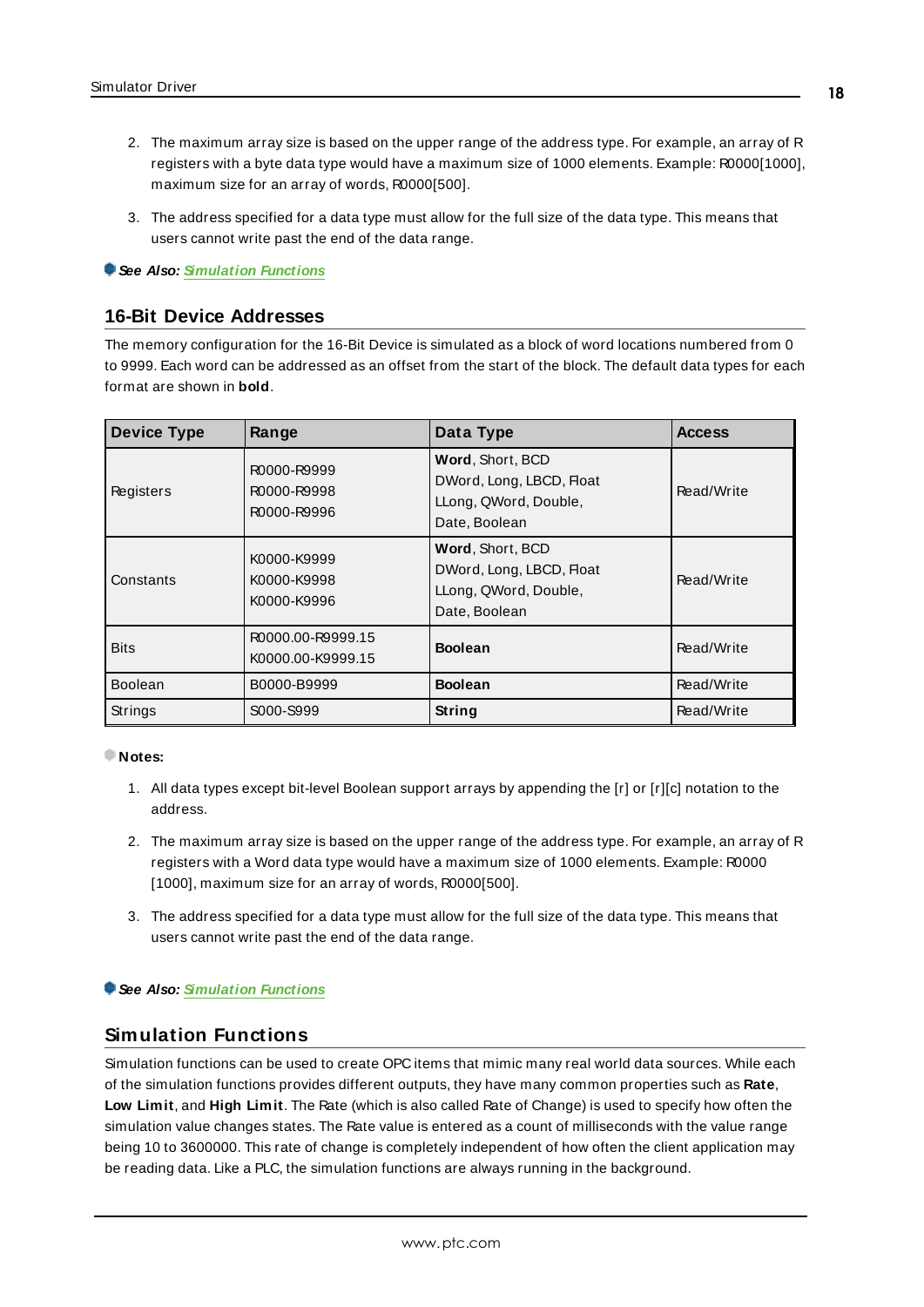# **The Low Limit and High Limit**

The Low Limit and High Limit properties can be used to specify the range or span of data generated by the simulation function. By using the Low Limit and High Limit property, users can produce simulation values that are offset by adjusting the span of the data. For the simulation functions that support limits, the format in which the range is entered is used to determine the data type of the simulation value. If, for example, a RAMPtag is entered with a Low Limit of 75 and a High Limit of 3000 the resulting OPC item is considered to be a Long data type. If the same RAMPis entered with a Low Limit of 75.123 and a High Limit of 3000.567 the resulting OPC item is considered to be Float data type. In these two examples, the default data format was either Float or Long, but any of the available data types can be chosen as the output format for any simulation function. The range specified by the Low and High Limits, however, must fit within the desired data type selection.

Unlike the register-based address above, there is no limit to the number of simulation functions that can be entered. Each simulation function that has unique properties is considered a new simulation value. Thus, when creating addressing simulation functions with the intent of reading the same value in multiple locations in the client application, it is important that the simulation function is entered the same way in each case.

### **Simulation Functions are Read-Only Objects**

Simulation functions are Read Only objects. Once a client application begins reading data from a simulation function, the function continues to generate data until the item is deleted by a client application. When entering floating point properties, the simulation functions do not accept the entry of numeric values in exponential form.

## **Functions Definitions**

**Ramp [Function](#page-18-0) Random [Function](#page-19-0) Sine [Function](#page-19-1) User [Function](#page-19-2)**

# <span id="page-18-0"></span>**Ramp Function**

### **RAMP(Rate, Low Limit, High Limit, Increment)**

The RAMPfunction can be used to create a value that increments or decrements through a numeric range. The low limit and high limit should be used to set the desired range. The low or high limits can be adjusted to apply an offset to the data generated. The increment value can be either a positive or negative value. If the increment value is positive, the value generated ramps from the low limit to the high limit at the desired rate. If the increment value is negative, the value generated ramps from the high limit to the low limit at the desired rate. The values of low limit, high limit, and increment can be entered either as whole numbers or in floating-point format.

### **Supported Data Types**

Byte, Char, Word, QWord, DWord, Short, **Long**, LLong, Float, Double

#### **Examples**

# **RAMP(120, 35, 100, 4)**

This creates a value that ramps up from 35 to 100 incremented by 4 every 120 milliseconds.

**RAMP(300, 150.75, 200.50, -0.25)**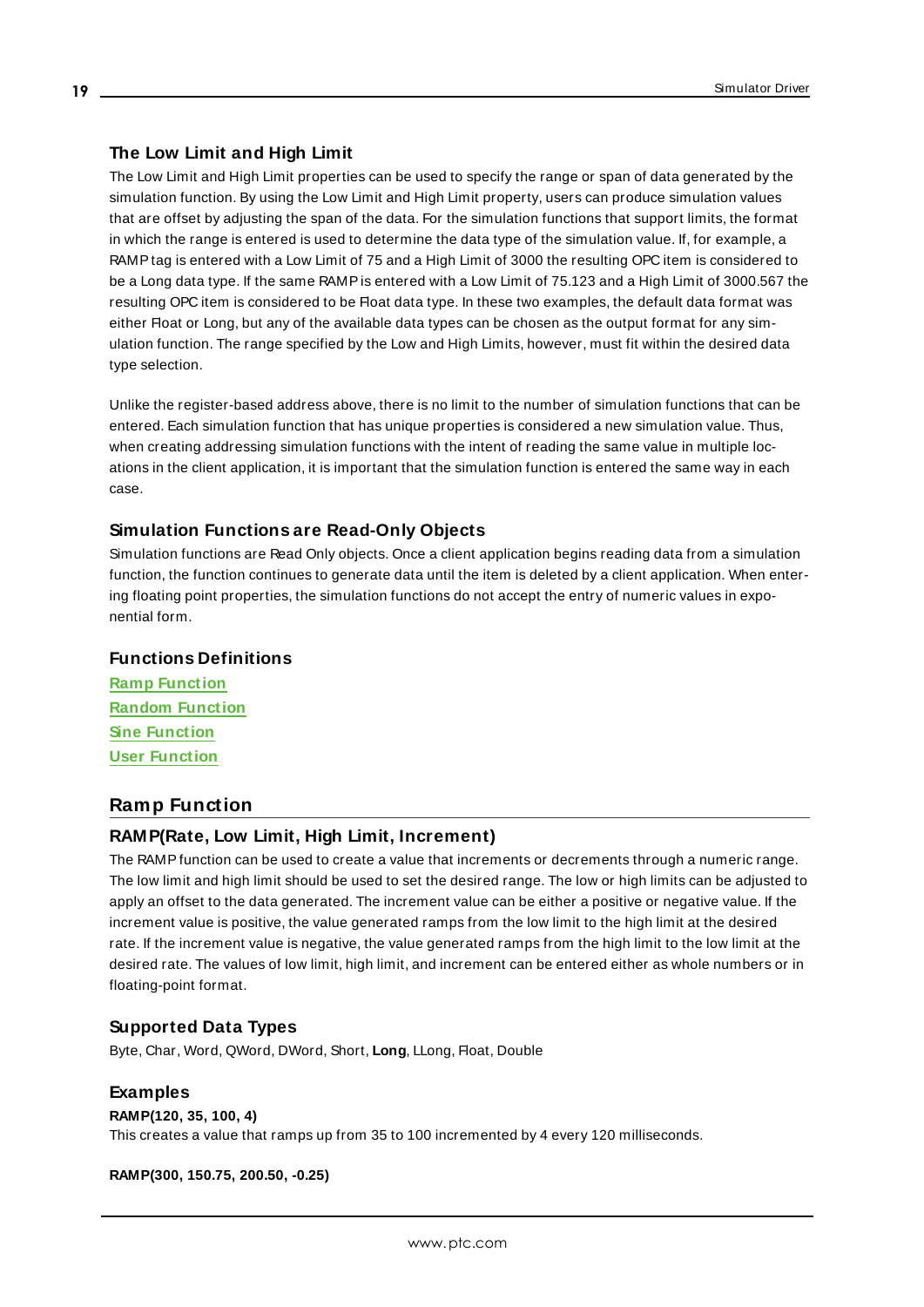<span id="page-19-0"></span>This creates a value that ramps down from 200.50 to 150.75 decremented by 0.25 every 300 milliseconds.

# **Random Function**

# **RANDOM(Rate, Low Limit, High Limit)**

The RANDOM function can be used to create an item that changes randomly within a specific numeric range. The Low Limit and High Limit should be used to set the desired range. The Low or High limits can be adjusted to apply an offset to the data generated.

### **Supported Data Types**

Byte, Char, Short, Word, DWord, QWord, **Long**, LLong, Float, Double

#### **Example**

#### **RANDOM(30, -20, 75)**

<span id="page-19-1"></span>This creates a value that randomly changes within the range of -20 to 75 at a rate of 30 milliseconds.

## **Sine Function**

#### **SINE(Rate, Low Limit, High Limit, Frequency, Phase)**

SINEfunction can be used to create an item that follows a sinusoidal change of value. The Low Limit and High Limit should be used to set the desired range. The Low or High limits can be adjusted to apply an offset to the data generated. The Frequency property can be used to specify the desired waveform in Hertz. The maximum effective frequency is about 5 Hertz. The valid range for the Frequency property is 0.001 to 5 Hertz. The Phase property can be used to offset the sine wave generated by a specific angle. Phase should be entered with a range of 0.0 to 360.0. The Rate property in this case plays a key role in how this simulation function operates. To get a good sinusoidal output from this function, the Rate must at least twice as fast as the desired Frequency. For example, if users desire a sine wave of 5 Hertz which changes at about a 200 millisecond rate, the Rate property should be set to 100 milliseconds at maximum. For the best Sine wave results setting the Rate to either 10 or 20 milliseconds is recommended. The valid range of Rate for a SINE function is 10-1000 milliseconds.

### **Supported Data Types**

**Float**, Double

#### **Example**

**SINE(10, -40, 40, 2, 0)** This creates a sinusoidal value with a frequency of 2 Hertz that ranges from -40 to 40 with no phase shift.

## <span id="page-19-2"></span>**User Function**

### **USER(Rate, User Value1, User Value2, User Value3, ...User ValueN)**

The USERfunction provides the most flexibility in defining what type of data the simulation function returns. Unlike the other functions that operate over a specified range, the USERfunction can be used to specify a set of numeric or string values to be cycled through at the specified rate. The values entered are used to determine data type of this item. For example, if a value of 100.45 is entered as one of the user values, the output of the simulation object would be considered to be floating point data. If one of the user values entered was "Hello World" the output of the simulation object would be considered to be string data. These default selections can be overridden by specifying the desired data type when the item is defined.

**Note**: When entering user values as strings the comma can be entered within a string value by first prefixing it with the backslash "\".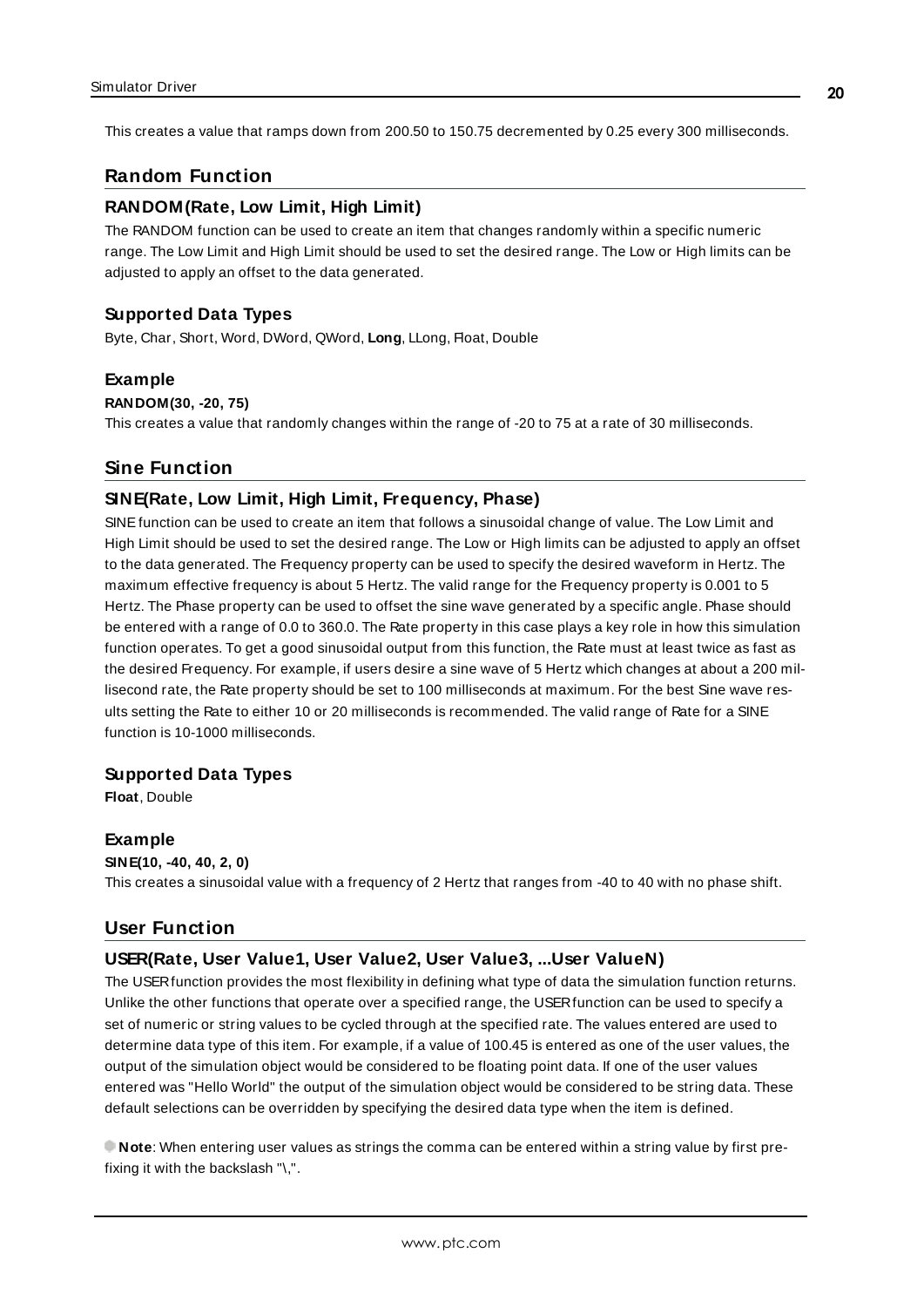# **Supported Data Types**

Bool, Byte, Char, Short, Word, DWord, QWord, Long, LLong, Float, Double **Note**: The values entered in the USERsimulation function are used to determine the default data type.

# **Examples**

#### **USER(250, Hello, World, this, is, a, test)**

This creates a value of data type string that changes from one text word in the sequence to the next at a rate of 250 milliseconds.

#### **USER(20, 1.25, 100.56, 200.11,75.1)**

This creates a value of data type float that changes from one floating-point value in the sequence to the next at a rate of 20 milliseconds.

#### **USER(50, 1,1,0,1,0,1,0,0,1,1,1,0,0,0)**

This generates a value of type Boolean that changes from one Boolean state in the sequence to the next at a rate of 50 milliseconds. This can be used to create very complex bit patterns.

#### **USER(1000, In this case\, , I needed to use a \, in , my text)**

The "\," in these text fragments were needed to allow a comma to be placed within a text value. Additionally the text for each value can be a sentence or sentence fragment if needed.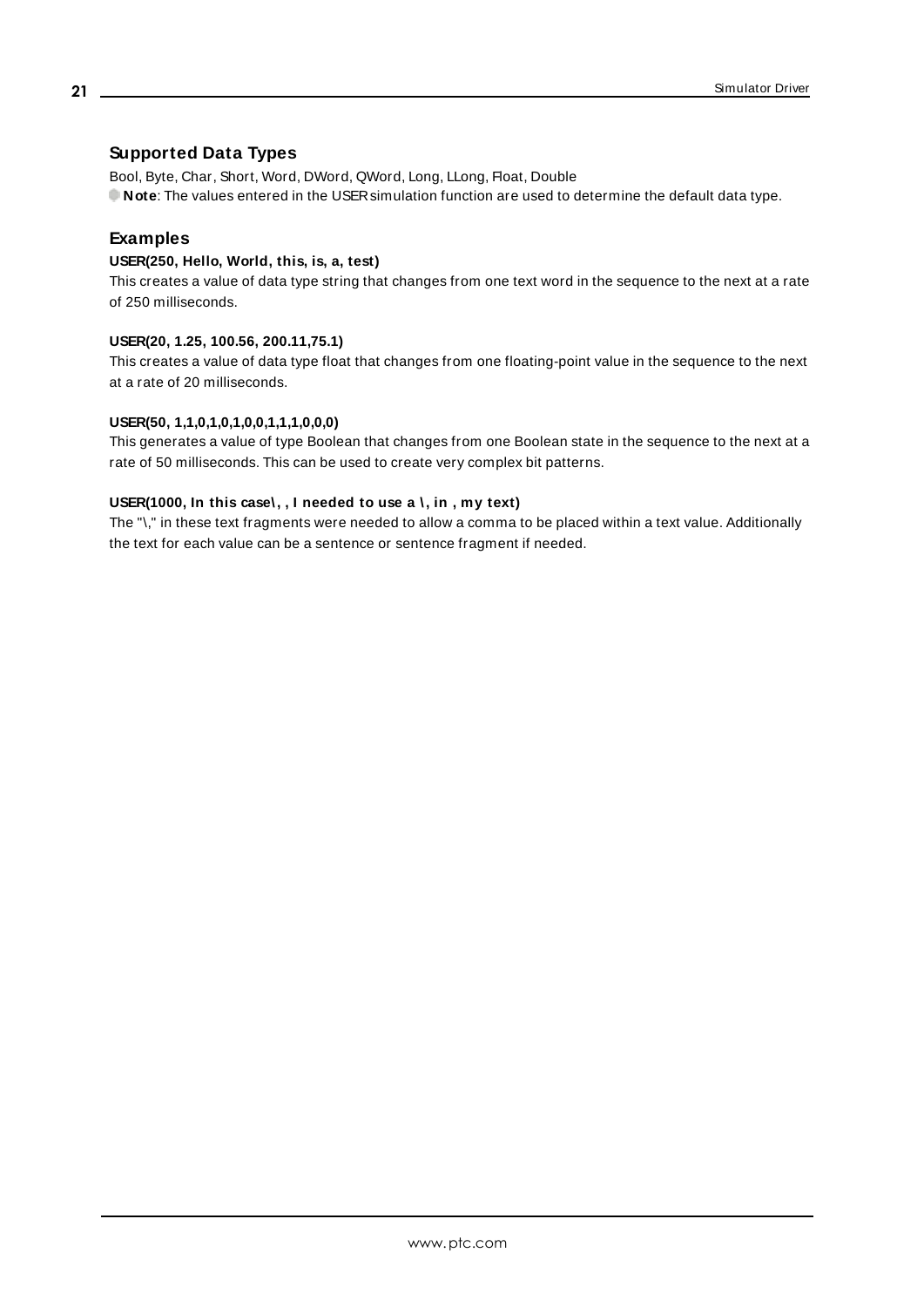# <span id="page-21-0"></span>Event Log Messages

The following information concerns messages posted to the Event Log pane in the main user interface. Consult the OPC server help on filtering and sorting the Event Log detail view. Server help contains many common messages, so should also be searched. Generally, the type of message (informational, warning) and troubleshooting information is provided whenever possible.

# <span id="page-21-1"></span>**Could not load item state data. Reason: <reason>.**

### **Error Type:**

Warning

#### **Possible Cause:**

- 1. The driver could not load the item state data for the specified reason.
- 2. Corrupt data files.
- 3. Inadequate disk space.
- 4. Invalid drive in path.
- 5. Deleted or renamed data files.

#### **Possible Solution:**

Solution depends upon the reason given in the error message. In the case of file corruption or deletion, previous state data is lost.

### <span id="page-21-2"></span>**Could not save item state data. Reason: <reason>.**

#### **Error Type:**

Warning

### **Possible Cause:**

- 1. The driver could not save the item state data for the specified reason.
- 2. Corrupt data files.
- 3. Inadequate disk space.
- 4. Invalid drive in path.
- 5. Deleted or renamed data files.

## **Possible Solution:**

Solution depends upon the reason given in the error message. In the case of file corruption or deletion, previous state data is lost.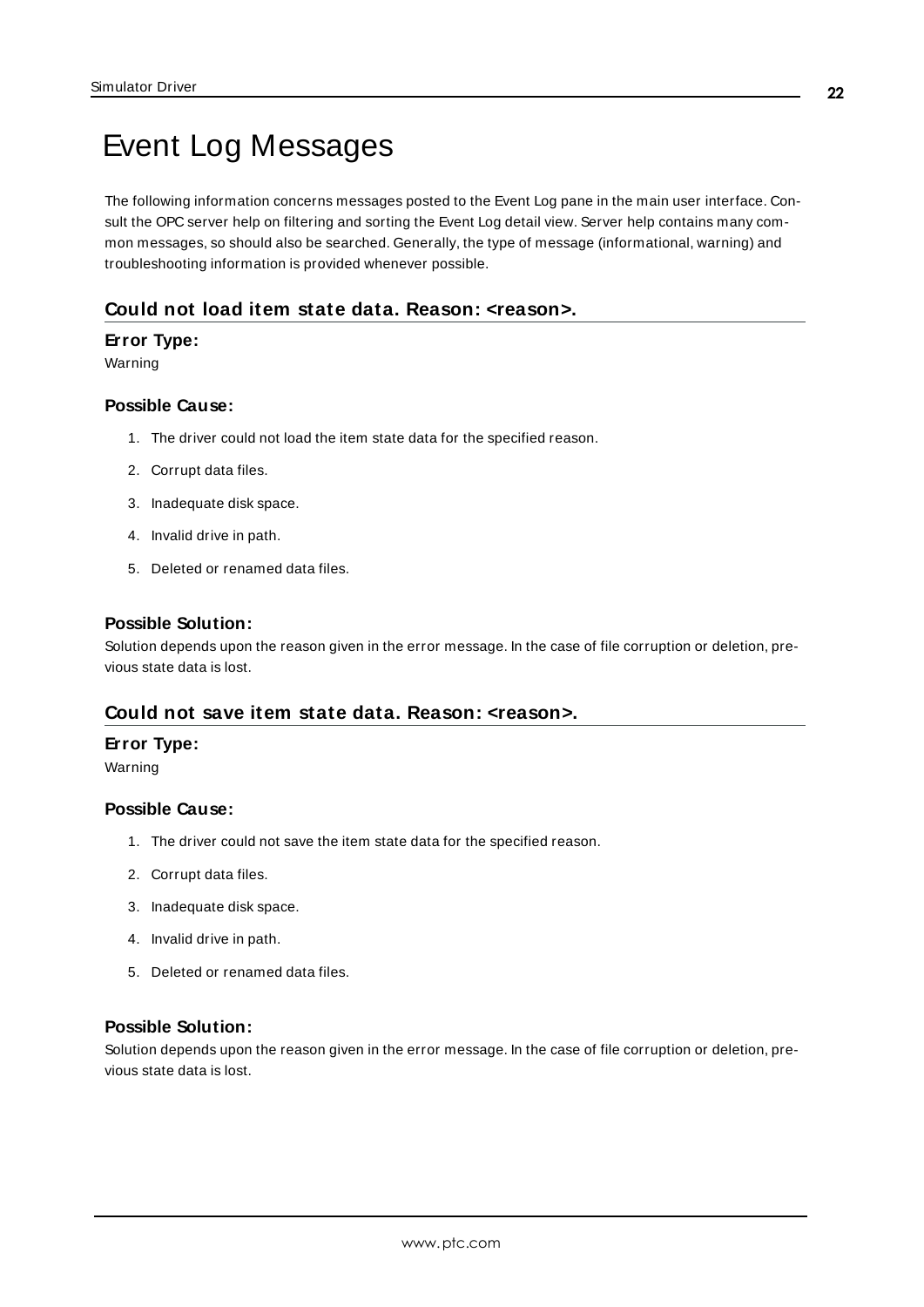# <span id="page-22-0"></span>Index

# **1**

16-Bit Device Addresses [18](#page-17-0)

# **8**

8-Bit Device Addresses [17](#page-16-1)

# **A**

Address Descriptions [17](#page-16-0) Allow Sub Groups [13](#page-12-1)

# **B**

BCD [15](#page-14-1) Boolean [15](#page-14-2) Byte [15](#page-14-3)

# **C**

Channel Assignment [9](#page-8-1) Char [15](#page-14-4) Could not load item state data. Reason <reason>. [22](#page-21-1) Could not save item state data. Reason <reason>. [22](#page-21-2) Create [13](#page-12-2)

# **D**

Data Collection [10](#page-9-2) Data Types Description [15](#page-14-0) Date [15](#page-14-5) Delete [12](#page-11-0) Device Properties — Tag Generation [11](#page-10-0)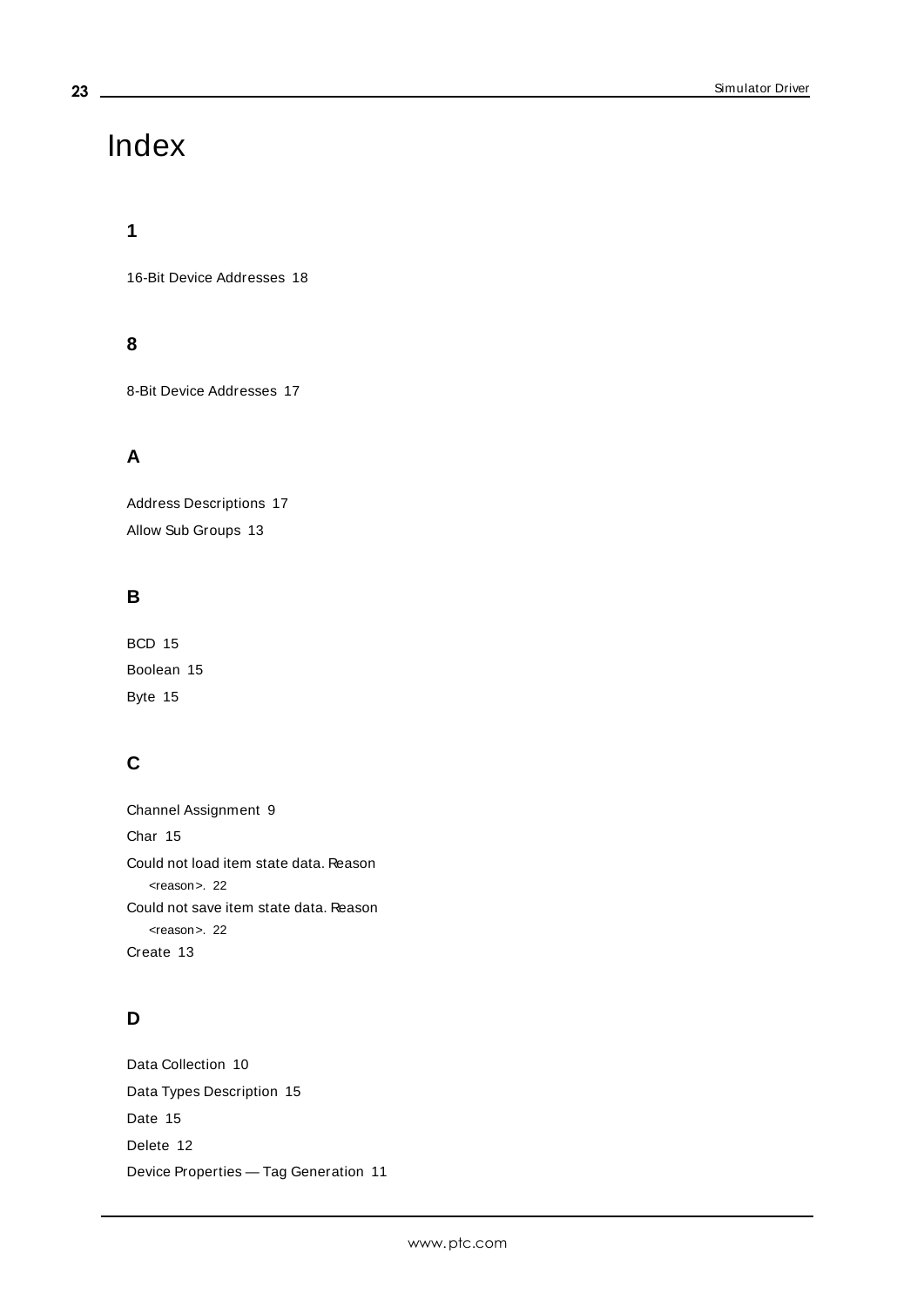Do Not Scan, Demand Poll Only [11](#page-10-1) Double [15](#page-14-6) Driver [9](#page-8-2) DWord [15](#page-14-7)

# **E**

Event Log Messages [22](#page-21-0)

# **F**

Float [15](#page-14-8)

# **G**

General [9](#page-8-0) Generate [12](#page-11-1)

# **H**

Help Contents [3](#page-2-0)

# **I**

ID [9](#page-8-3) Identification [9](#page-8-0) Initial Updates from Cache [11](#page-10-2)

# **L**

LBCD [15](#page-14-9) LLong [15](#page-14-10) Long [15](#page-14-11)

# **M**

Model [9](#page-8-4)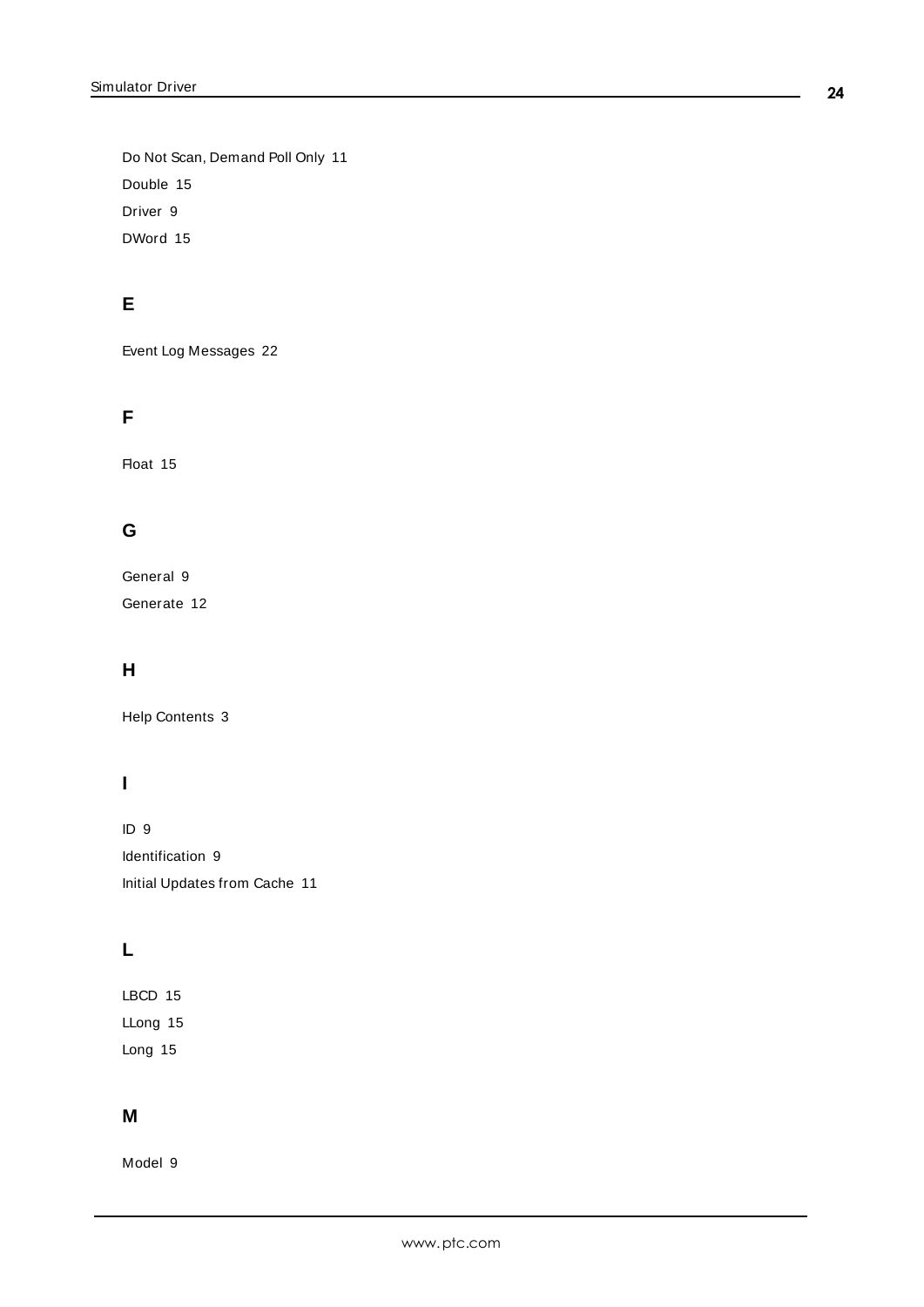**N**

Name [9](#page-8-5)

# **O**

On Device Startup [12](#page-11-2) On Duplicate Tag [12](#page-11-3) On Property Change [12](#page-11-4) Operating Mode [10](#page-9-0) Overview [3](#page-2-1) Overwrite [12](#page-11-5)

# **P**

Parent Group [12](#page-11-6) Persistence [7](#page-6-1)

# **Q**

QWord [15](#page-14-12)

# **R**

Ramp Function [19](#page-18-0) Random Function [20](#page-19-0) Registers [17](#page-16-2) Respect Tag-Specified Scan Rate [11](#page-10-3)

# **S**

Scan Mode [10](#page-9-3) Setup [4](#page-3-0) Short [15](#page-14-13) Simulated [10](#page-9-4) Simulation Functions [18](#page-17-1) Sine Function [20](#page-19-1) String [16](#page-15-0)